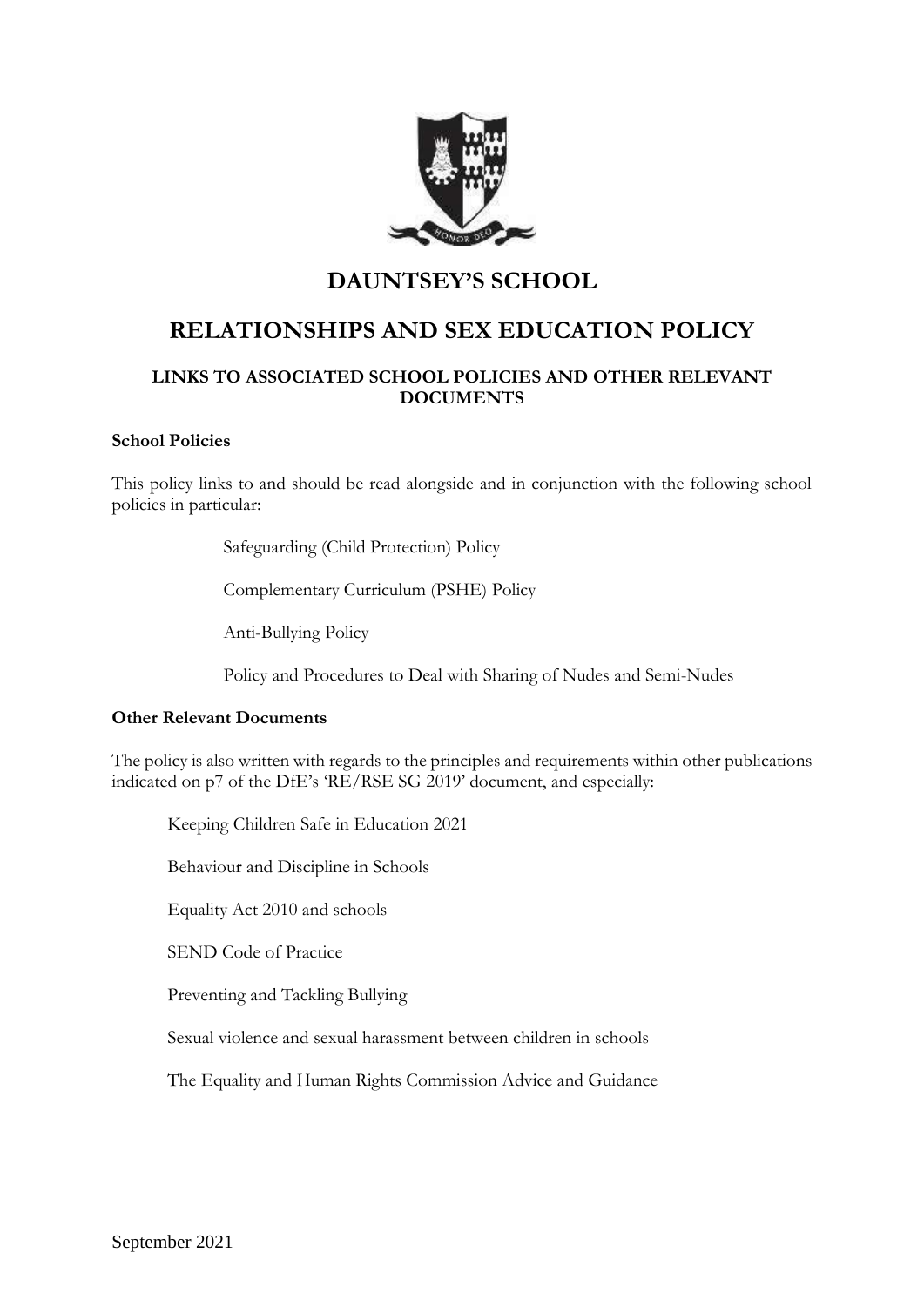#### **1. INTRODUCTION**

At Dauntsey's our overarching aim is to provide a school environment for our pupils which promotes self-confidence, well-being, a feeling of self-worth and emotional resilience. The teaching of Relationships and Sex Education (RSE) at the school should be seen and understood within this wider context.

We take very seriously our pupils' ability to make healthy and lasting relationships both now and in the future. Accordingly, the School provides a flexible, responsive and supportive child protection and welfare network for its pupils and promotes and safeguards their welfare as outlined particularly in our Safeguarding (Child Protection) Policy.

The Relationships Education, Relationships and Sex Education and Health Education (England) Regulations 2019, made under sections 34 and 35 of the Children and Social Work Act 2017, makes Relationships and Sex Education (RSE) compulsory for all pupils receiving secondary education. Independent Schools are not obliged to teach Health Education but Personal, Social, Health and Economic Education (PSHE), known at Dauntsey's as Complementary Curriculum (CC), is already compulsory in independent schools, which are obliged to meet the Independent Schools Standards (ISS) as set out in the Education (Independent School Standards) Regulations 2014.

Our RSE policy is written in accordance with the statutory guidance found in the Department for Education publication 'Relationships Education, Relationships and Sex Education (RSE) and Health Education' (June 2019). This guidance – referred to hereafter in this policy as 'RS/RSE RG 2019' - came into effect in September 2020 and will be reviewed every three years. This document can be accessed through this [link.](https://www.gov.uk/government/publications/relationships-education-relationships-and-sex-education-rse-and-health-education)

## **2. AIMS**

We define the aims of RSE as learning about the emotional, social and physical aspects of growing up and making good, healthy relationships of all kinds. This includes sexual relationships, as well as other aspects of human sexuality and sexual health. RSE teaching is intended to equip children young people with the information, skills and values to make safe, fulfilling and enjoyable relationships as adults.

We support a sensitive, graduated and age-appropriate approach to RSE teaching, founded on the promotion of qualities such as mutual respect, trust and enjoyment. We aim to build upon the knowledge which our children will have acquired in this area from their Relationships Education at primary level. We teach an understanding and tolerance of different types of relationships, including for those with 'protected characteristics' (as defined by the Equalities Act 2010) and to cover LGBT+ topics ranging from diverse families to understanding gender identity.

- 1. To combat ignorance and increase understanding and knowledge of human sexual behaviour
- 2. To counteract myth and folklore and false assumptions of what is "normal" and thus to reduce guilt and anxiety
- 3. To promote healthy, responsible and non-exploitative attitudes and behaviour by drawing attention to the moral, cultural, legal and ethical dimensions of human sexuality, including the value of family life
- 4. To combat sexism, prejudice, stereotyping and homophobia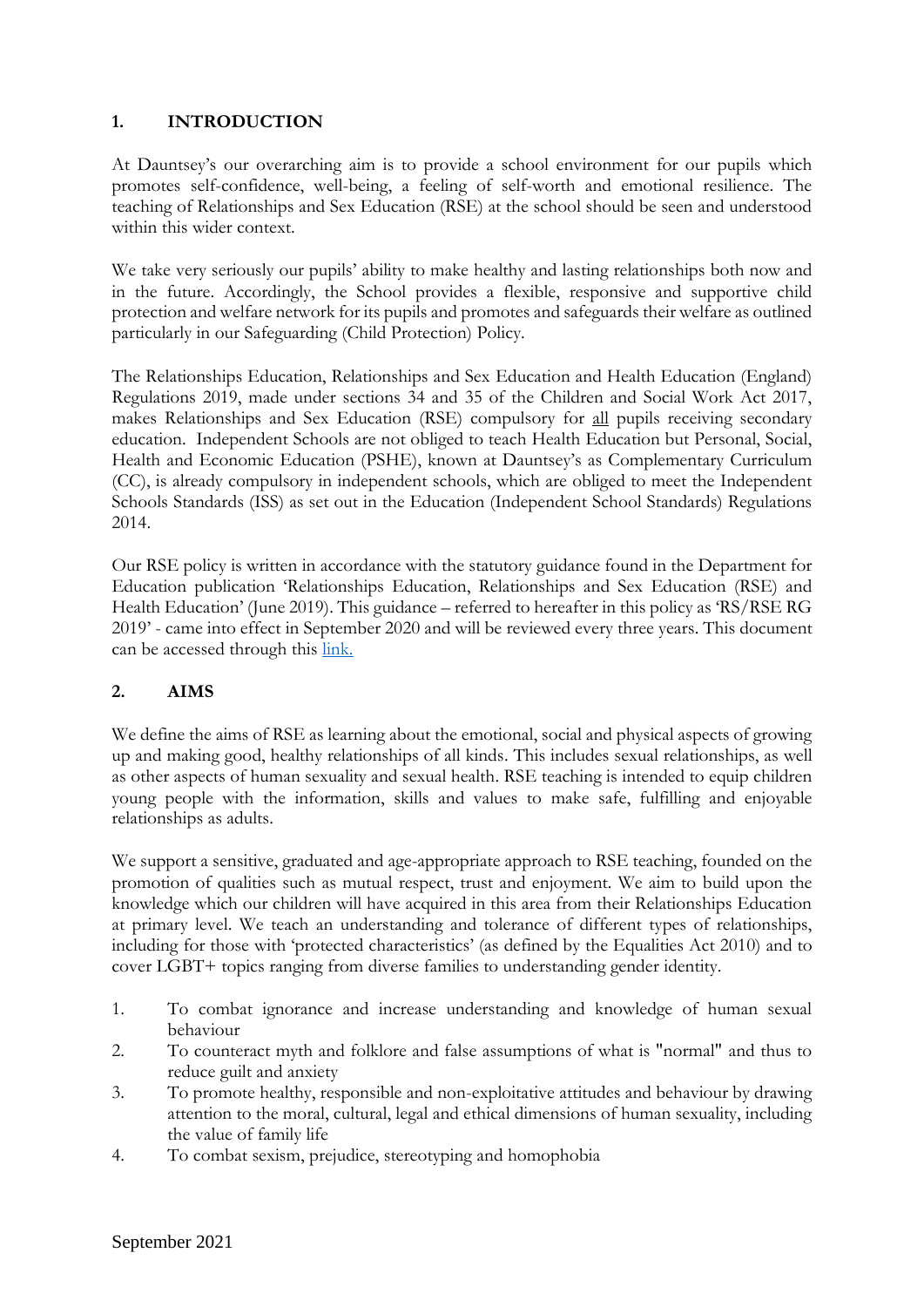- 5. To promote an awareness of the pair-bonding biological role of sex and hence to draw attention to the risks of sexual activity outside the setting of long-term fidelity and commitment
- 6. To promote the ability to discuss sexual matters without prurience or embarrassment
- 7. To develop some of the skills needed by future parents and child carers
- 8. To promote the ability to make informed and rational decisions about sex rooted in sound self- esteem, self-awareness, and respect for self and others, and to develop further the skills of assertiveness and communication needed to give effect to these decisions. These attributes and skills are a recurrent theme in our Complementary Curriculum programme, so pupils will hopefully see our work in sex education as following on in a natural way from our other work on relationships
- 9. To help children affirm their right not to be sexually abused, harassed, or pressurised, and to make them aware of sources of help and advice.
- 10. To cater for the educational needs of all pupils, irrespective of gender, race, nationality, religion, or sexual orientation.
- 11. To foster gender and LGBT+ equality and challenge all forms of discrimination and bullying.
- 12. To be respectful of how pupils choose to identify themselves, understanding that their sexual orientation and gender identity may be emerging

## **3. CONTENT, DELIVERY AND ASSESSMENT**

## **Content and Delivery**

During RSE lessons, pupils are taught about the law as it applies to relationships in order to ensure that they can understand the implications of their decision-making. This teaching is interweaved through topics so is revisited frequently and linked to specific scenarios. Pupils are taught the facts and the law about sex, sexuality, sexual health, and gender identity in an age-appropriate and inclusive way that is relevant to them. We recognise that the young people are at a stage where they may be discovering their own sexual orientation or gender identity. Our pupils have the opportunity to discuss, explore and learn about the characteristics of safe, happy, and stable relationships, regardless of gender identity or sexual orientation. We ensure that, in addition to heterosexual relationships, our pupils have an equal opportunity to explore the features of healthy and stable same-sex relationships. The subject is always taught in a respectful and sensitive manner.

At the heart of the teaching of RSE is a focus on keeping children safe and it is important that the appropriate aspects of safeguarding are included in the delivery of the curriculum. Staff are clear what they should do in the event of a child disclosing an issue that might raise a safeguarding concern. This is covered in the Dauntsey's Safeguarding (Child Protection) Policy.

At Dauntsey's, RSE is delivered through Complementary Curriculum (CC) lessons, in conjunction with elements of the Biology Department curriculum (see following paragraphs), and supported by assemblies, talks and workshops from outside experts in the field. They learn about the importance of taking responsibility for the consequences of their actions in relation to relationships of all types, including sexual relationships. CC lessons also centre on and discuss related issues such as the effect of peer pressure and risk-taking behaviour, including the sharing of online content, drinking alcohol, and taking drugs.

The CC and Biology Departments co-ordinate their respective teaching areas of Sex Education, but the mode of delivery between the two subjects will differ. The Biology Department adopts a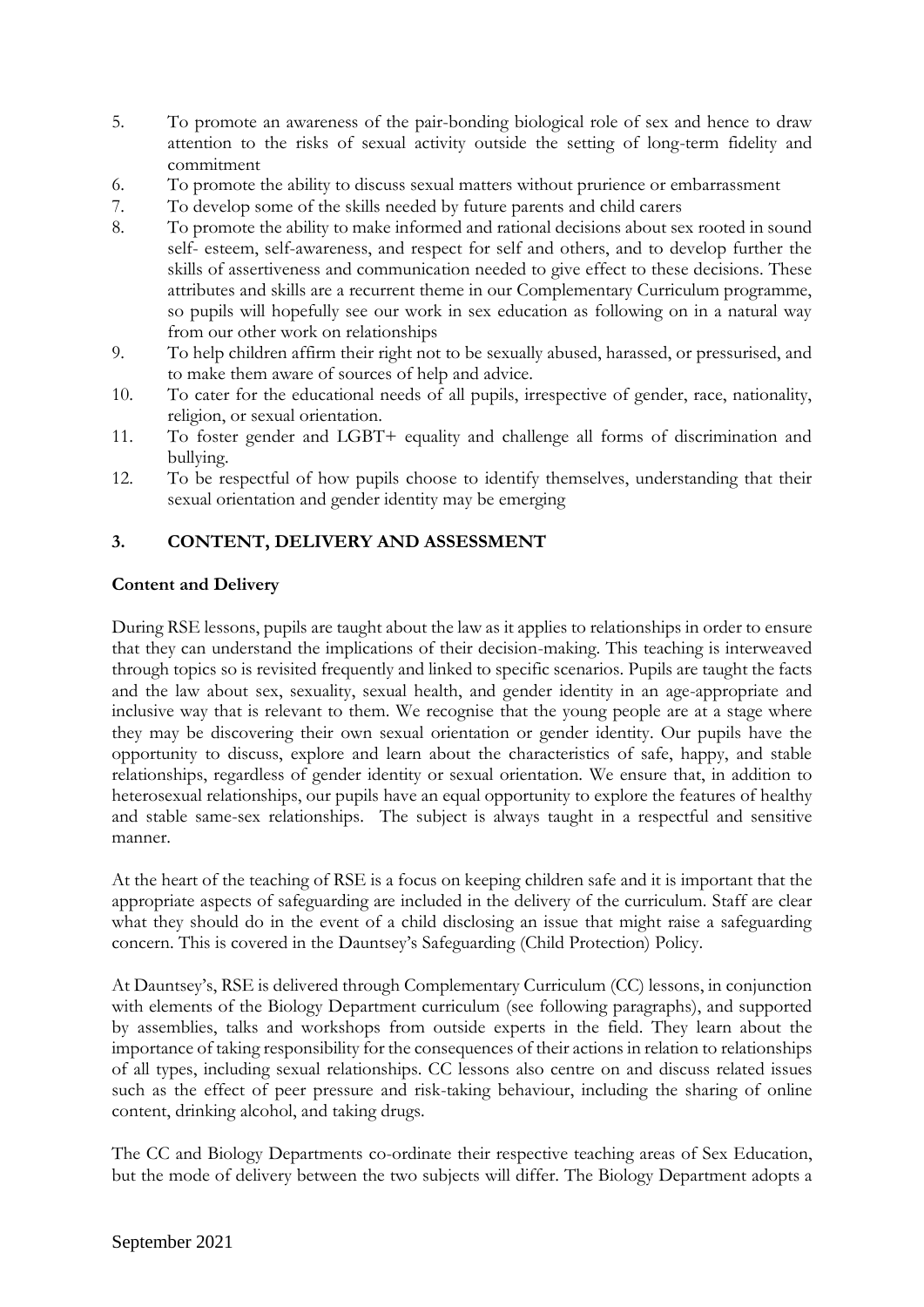traditional science teaching approach (involving formal assessment at GCSE level, for example) towards Human Reproduction, for example. They teach children in classes of about twenty with the emphasis laid on how the human body works, and reproductive processes in general. The teachers in the Biology Department are also required to cover basic methods of contraception, and further details of the content of their teaching in this area are available in the Biology Department's schemes of work.

The two Departments liaise on the timing of the teaching of Sex Education topics, in a graduated and age-appropriate manner. As a result, the CC Department is organised (shortly after a topic is taught in Biology) to expand upon it further – and particularly to focus on and explore the relationship and emotional aspects of the topic. CC lessons involve a more experiential childcentred and discussion-based learning approach, using the classroom techniques as described in the Complementary Curriculum (PSHE) Policy document. For example, by acting the parts of agony aunts or counsellors, pupils learn to empathise with other young people in differing circumstances, and their role-play activities allow them insight into the real-life dilemmas which face them.

The CC Department also liaises with the Religious Studies Department and the Computing Department around the basis of teaching about pregnancy choices in Religious Studies, and Internet Safety in Computing.

As part of the CC curriculum. RSE lessons take place in the second and/or third term of each year. Pupils accordingly have become accustomed to and comfortable with giving their views on all kinds of issues in lessons taught by the same teacher over the course of many weeks in the first part of the academic year. The feeling of security which this engenders facilitates pupil involvement in group discussion of sensitive issues. Opportunities also arise for combining the two halves of a form into one class when this is required. The class is then team-taught by both a male and female teacher, and this approach proves highly effective in dispelling prurience and embarrassment.

#### **Assesment**

While RSE is very largely a discussion-based course, the CC Department has designed workbooks to accompany the various topics. These include various resources and activities for pupils to aid their exploration of a subject and include a baseline assessment at the start of the topic, that pupils refer back to throughout the topic and add to in a different colour to clearly indicate where knowledge has been extended and progress made. These workbooks also allow pupils to raise a question or indicate to their teacher that they have not fully understood some elements of the subject. This allows the teacher concerned to re-visit the matters where pupils have indicated difficulties.

Teachers are mindful at all stages of pupils with Special Educational Needs and Disabilities (SEND) when both designing and delivering the RSE curriculum. Teachers are aware of who these young people are in their class, and of the individual nature of their difficulties. They ensure in all lessons that they can access the information required and (at the end of a lesson or unit) that they have understood it both from their verbal responses and workbook entries.

Fuller details of the content and timing of the teaching of the various RSE topics is set out in Appendix A to this document. The content of the curriculum is based on the guidance in the DfE's RS/RSE SG 2019' document, as mentioned in the Introduction. The timing of the different topics may vary from the intended outline shown, in response either to the emergence of important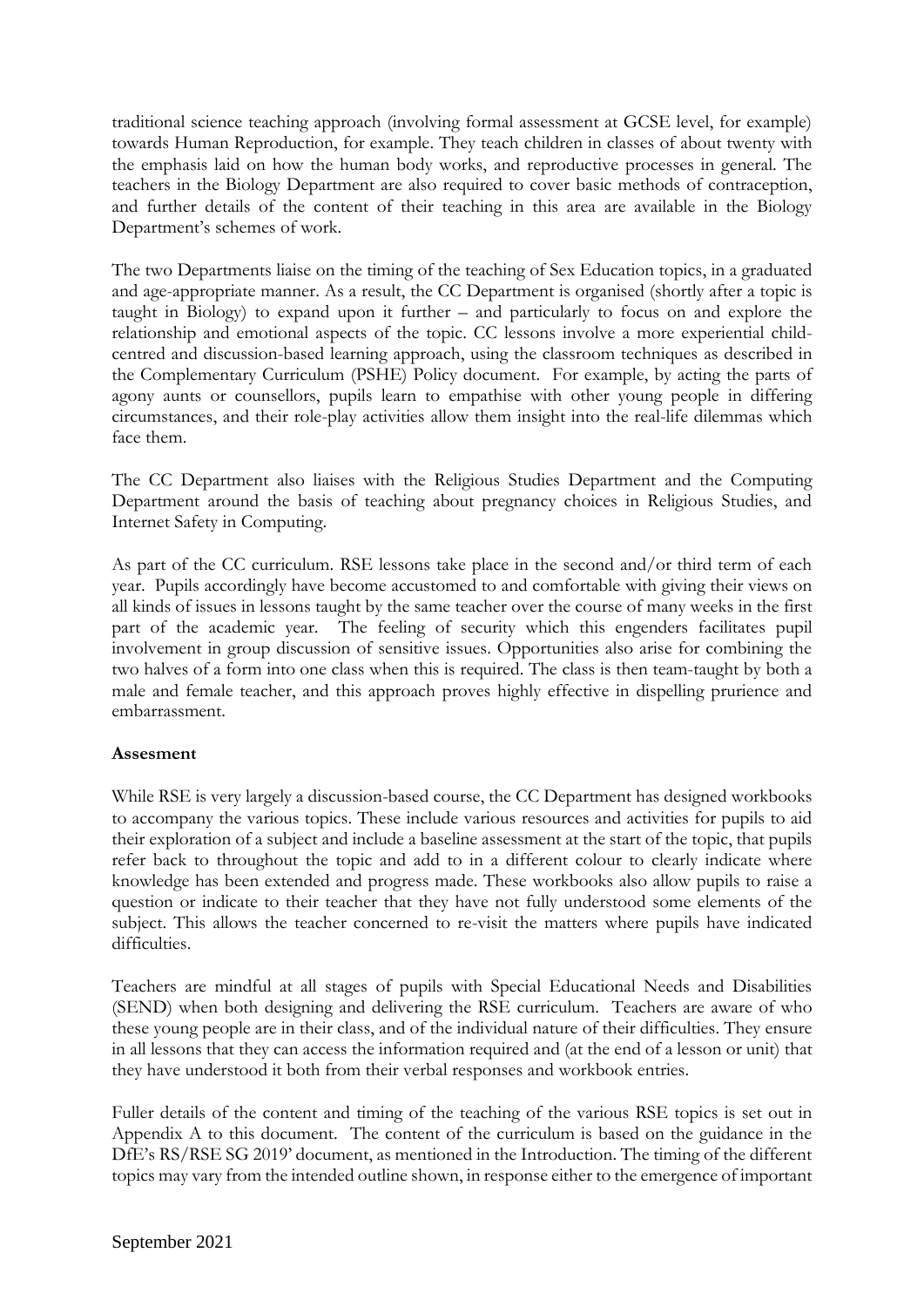national or international issues (e.g., the 'Black Lives Matter' movement or the 'Everyone's Invited' website) or to more local events within the school (such as a bullying incident). In these instances, a more flexible and immediate response is appropriate, and the timing and sequence of topics may be altered accordingly.

## **4. DEALING WITH SENSITIVE ISSUES**

Pupils are taught about the law as it applies to relationships to ensure that they can understand what is allowed and the implications of their decision-making. They learn about how to make decisions for themselves, but also to respect the right of others to make their own decisions. Key aspects of the law in this area include the age of consent, what consent is and is not, the definitions of rape, sexual assault and harassment, and choices permitted by the law around pregnancy. As an example, the question of consent is dealt with in an age-appropriate manner at different stages of RSE teaching, and the pattern of returning to crucial issues in an increasingly detailed and sophisticated way in later years as pupils mature is an essential aspect of our approach to the subject.

At the heart of the teaching of RSE is a focus on keeping young people safe and it is important that the appropriate aspects of safeguarding are included in the delivery of the curriculum. Any information divulged by a pupil which leads a teacher to suspect sexual abuse will immediately be passed on to the school's Designated Safeguarding Lead (DSL).

Teachers throughout Dauntsey's – not only in CC lessons – are alive to issues such as everyday sexism, misogyny, homophobia, and gender stereotypes. We are looking continuously to build and maintain a school culture where such attitudes are not tolerated. It is school and department policy to identify and tackle any such occurrences or the expression of these sentiments. All staff recognise that we should model positive behaviour and language to the pupils and support all pupils of every background and persuasion.

Rules for group discussions in RSE are agreed by teacher and pupils at the beginning of the academic year. They make it clear that each member of the class has a 'right to pass' on any question of a personal nature, so that no pupil or teacher need be concerned that they might be required to divulge personal details or beliefs.

All staff teaching CC are aware that the law requires us not to give 1:1 advice on contraception to individual girl pupils who are under 16. This must be left to parents and/or medical practitioners. We are not, however, precluded from discussing contraception as a general topic in a class situation.

Our policy on sensitive issues and difficult questions is that teachers state - at the outset of the course in First Form and repeated regularly thereafter - that because none of us are experts in every area, we may be unable to answer a question asked in class or at the end of a lesson. However, we aim to find an answer for their next CC lesson from within the teaching team - or from a suitable handout, book or other resource. At the outset, we tell pupils that our policy is to answer as many questions as possible, provided they are genuine, serious, and not intended to create embarrassment. Towards the end of one lesson in each unit of the sex education programme, pupils are asked and given time to write out on small pro-forma supplied to them under conditions of confidentiality - any questions which they would like their CC teacher to answer on the subject under discussion. They are asked to use block capitals to keep their question(s) anonymous, to fold the paper and put it in the box provided. Should they wish for their question to be discussed in private, pupils write their name on their question and an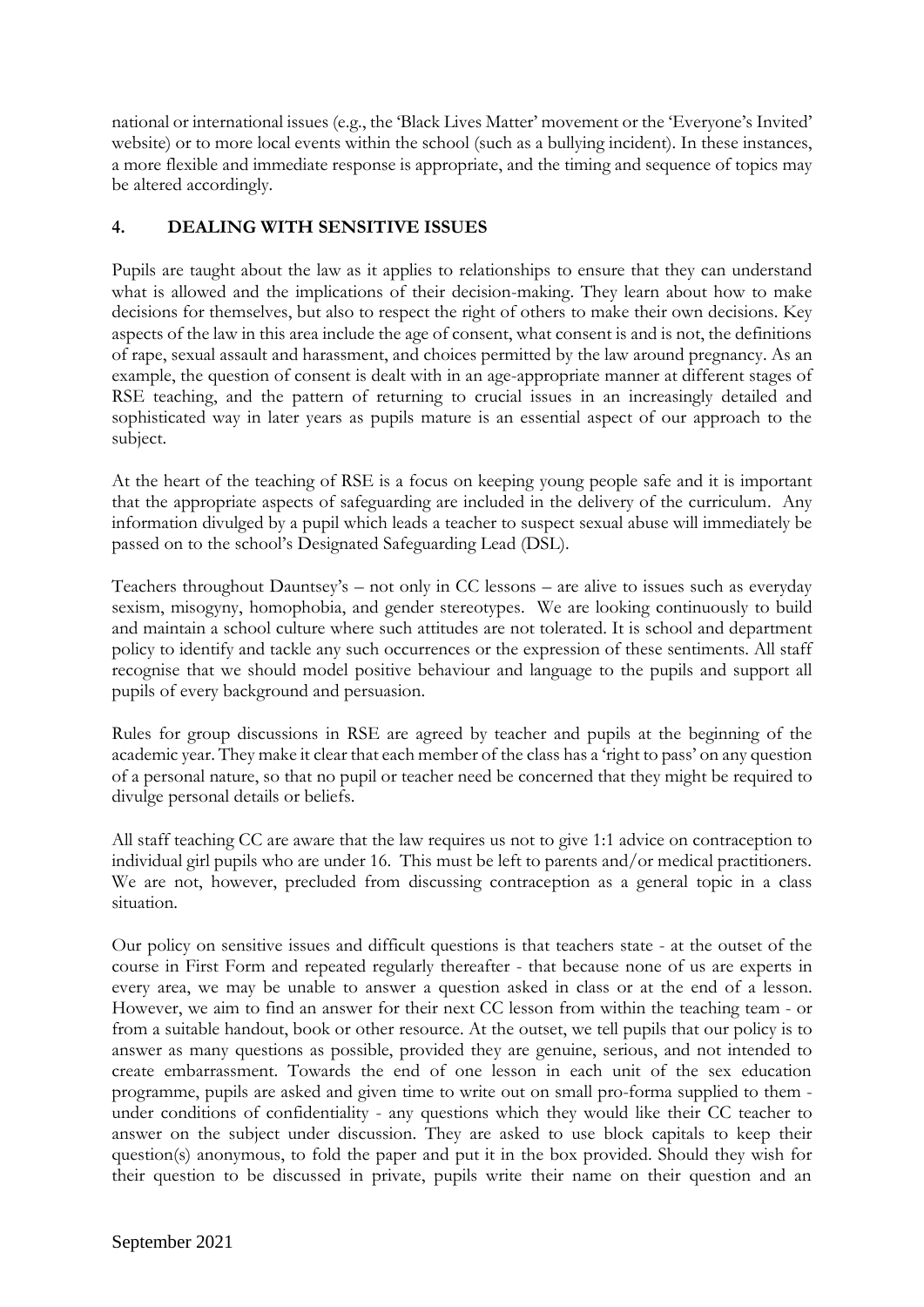appropriate time is found to discuss the question with the pupil. After the lesson the teacher(s) screen the questions - in consultation with CC team colleagues if required - with a view to (i) deciding which questions are 'suitable' and/or (ii) checking out the answers. At the beginning of the next lesson, pupils have their serious and appropriate questions answered but are not identified as the author of the question.

## **5. RSE STAFFING AT DAUNTSEY'S**

The RSE programme is led by Anais Allen, Head of CC, and a team of five other teachers. Those teaching it are Anais Allen, Liz Gardiner, Will Whyte, Jo Worrall, Emma Crozier and Justine Wall. These five members of staff are suitably experienced in pastoral and classroom roles providing them with the experience, empathy, listening skills, and care that is needed when delivering sensitive topics.

Each member of staff is suitably trained in a variety of different ways. Anais Allen received initial training from the PSHE Association in January 2019 and then used this training to work with members of the RSE Team to equip them with the tools and training they needed. All staff have undergone training from Teen Tips on 'Gender Based Violence' as well as annual safeguarding training. All teachers within the CC Department have also undertaken further training (predominantly online) from Brook Education and National College. Staff will continue to undertake further training from them on a regular annual basis. For example, in September 2022 It Happens Education will provide a further training module for all those involved in RSE teaching. Following this, It Happens Education will also deliver a training session aimed at all teaching staff and some Governors, to raise further awareness throughout the school of RSE later in the academic year.

The purpose of this training is specifically to support teachers with the delivery of difficult topics and the handling of questions, as well as subject content and appropriate resources. Members of the Department can seek support and advice from other expert support within the school, including the Deputy Head Pastoral/DSL, the Medical Centre nurses and the school's Counselling Service.

The Department also holds meetings for its teachers, where ideas and resources are discussed, and lessons and pupil feedback are evaluated in order to inform future planning.

## **6. COURSE MATERIALS**

The RSE course has been developed and designed by Head of Department Anaïs Allen, in consultation with others such as pupils, parents, the school's Senior Leadership Team (SMT), the outside experts It Happens Education and Governors.

Rather than using one particular course or provider, we have designed a course which combines a variety of chosen materials and resources in different specialist areas. Materials from the PSHE Association (e.g. lesson plans, and Rise Above resources) are recommended in DfE guidance and form the backbone of our course, but for example when dealing with 'Online Safety' we make use of resources provided by Child Exploitation Online Programme (CEOP), or those of 'Drink Aware' when discussing alcohol and the negative effects this can have on Relationships. Other such specialist providers include 'Talk to Frank'.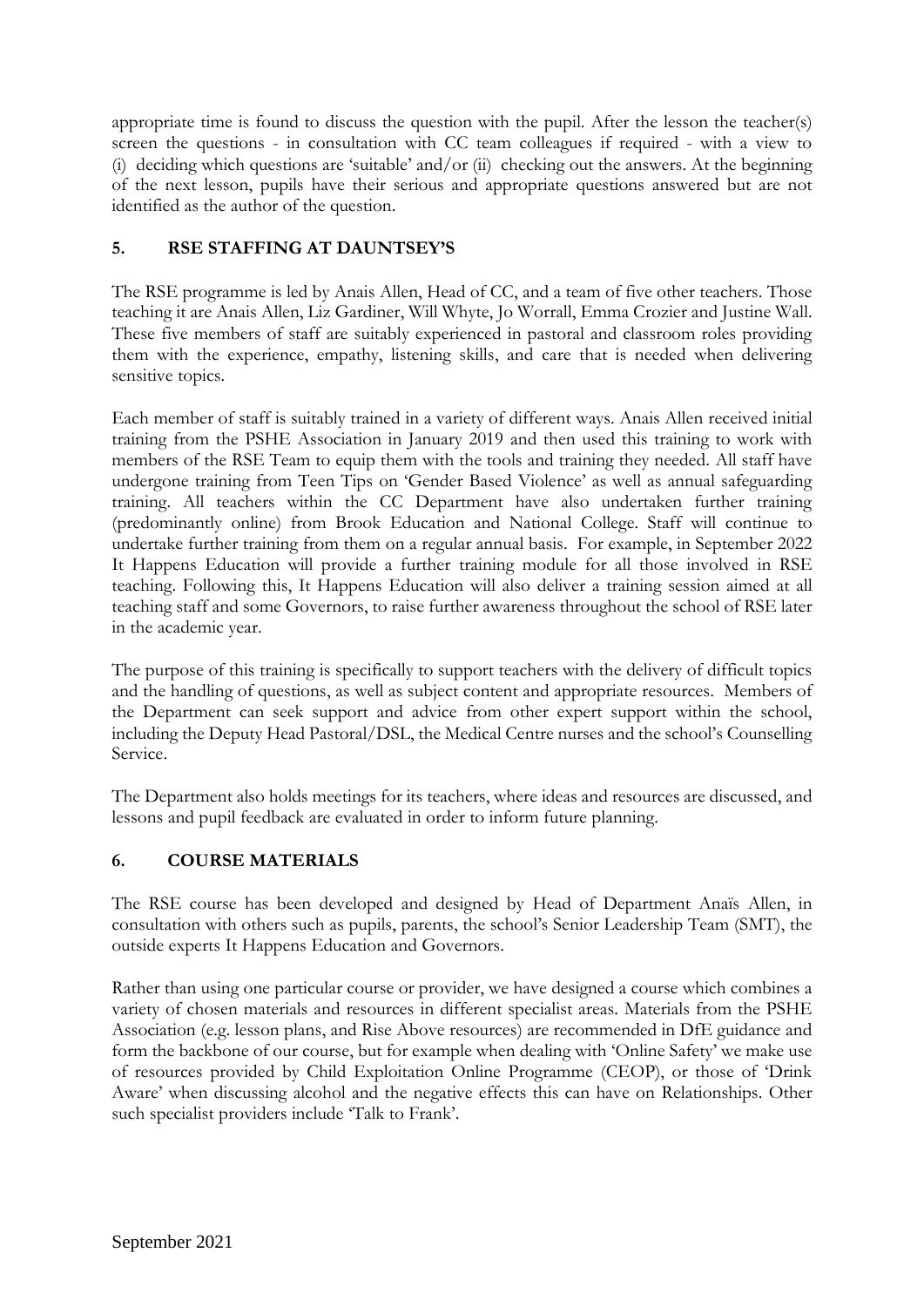Other materials and resources used include:

- PSHE Association
- Always Education (Puberty and Changing Body Resources)
- Disrespect NoBody
- Barnado's LGBTQ+ Resources
- <https://learning.parliament.uk/en/resources/> (LGBTQ+ History and Rights lesson plans)
- Brook Education Lesson resources
- Public Health England
- Teen Tips

#### **7. TIMETABLING**

#### **Academic Year 2021-2022**

| <b>Year Group</b>    | Periods | <b>Time Per Week</b> |  |
|----------------------|---------|----------------------|--|
| $1st$ Form           |         | 1 hour 10 minutes    |  |
| $2nd$ Form           |         | 1 hour 10 minutes    |  |
| $3rd$ Form           |         | 35 minutes           |  |
| $4th$ Form           |         | 35 minutes           |  |
| $5^{\text{th}}$ Form |         | 1 hour 10 minutes    |  |
| L6th                 |         | 1 hour 10 minutes    |  |

#### **8. ASSESSMENT, MONITORING, EVALUATION AND EXPECTED OUTCOMES**

While formal written assessment within RSE is inappropriate due to the nature of the subject, teachers can monitor pupils' understanding and progress in a number of different ways. As described above, for example, they can evaluate these aspects through the pupils' use of their workbooks (including their comments on their own understanding, answers to quizzes and the raising of questions which they have not understood fully).

Teachers will also assess understanding and progress through their own observations of pupils' contributions in class, their presentations and group work. In addition, at the start of each topic, pupils take part in a baseline quiz or spider diagram in their booklets enabling teachers to monitor a pupils' overall understanding of a specific topic or area, before teaching commences. As the topic progresses, pupils add to baseline spider diagram in another colour, clearly indicating knowledge learnt throughout the topic. Where appropriate, year groups participate in end of unit quizzes on Firefly indicating where their knowledge has linked across topics throughout the year.

Pupil voice is influential in adapting and amending RSE content and planned learning activities. This is done annually through online surveys and questionnaires for targeted year groups, as well as through meetings with prefects and members of the school's Listening Service. Currently, these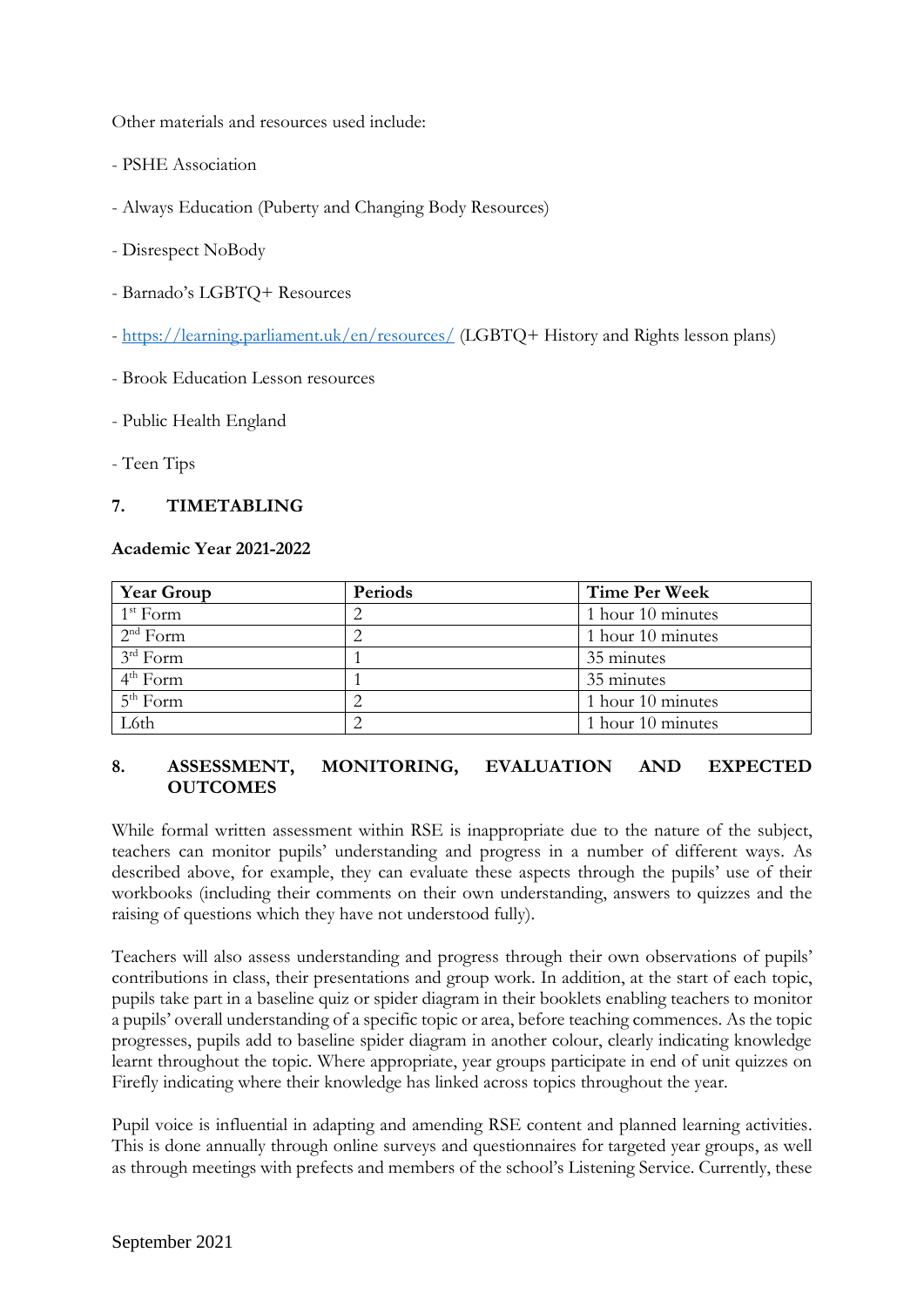surveys are carried out with the  $3<sup>rd</sup>$  Form at the end of the Spring Term, in readiness for their Summer Term RSE Topics. Surveys and questionnaires allow pupils to communicate their views on RSE alongside highlighting preferred teaching methods, ask preliminary questions to be answered within the RSE lesson content, topics of interest and their opinions on what they understand versus what they don't. The results inform the content of the lessons and ensure they are relevant to the year group.

**Governors** will also monitor and evaluate the provision of RSE through their regular discussions with staff, SMT and pupils, and their scrutiny of survey and questionnaire results as well as annual review of this policy.

| Topic                        | Outcome (Pupils should know)                                                                                                                                                                                                                                                                                    |
|------------------------------|-----------------------------------------------------------------------------------------------------------------------------------------------------------------------------------------------------------------------------------------------------------------------------------------------------------------|
| Families                     | • that there are different types of committed, stable relationships.                                                                                                                                                                                                                                            |
|                              | how these relationships might contribute to human happiness and their<br>importance for bringing up children.                                                                                                                                                                                                   |
|                              | what marriage is, including their legal status – for example, that marriage<br>carries legal rights and protections not available to couples who are<br>cohabiting or who have married, for example, in an unregistered religious<br>ceremony.                                                                  |
|                              | why marriage is an important relationship choice for many couples and<br>why it must be freely entered into.                                                                                                                                                                                                    |
|                              | the characteristics and legal status of other types of long-term<br>relationships.                                                                                                                                                                                                                              |
|                              | the roles and responsibilities of parents with respect to raising of children,<br>including the characteristics of successful parenting.                                                                                                                                                                        |
|                              | how to determine whether other children, adults or sources of<br>information are trustworthy, judge when a family, friend, intimate or<br>other relationship is unsafe (and to recognise this in others' relationships),<br>how to seek help or advice, including reporting concerns about others, if<br>needed |
| Respectful<br>Relationships, | the characteristics of positive and healthy friendships, in all contexts<br>$\bullet$<br>including online, such as:                                                                                                                                                                                             |
| including<br>friendships     | trust, respect, honesty, kindness, generosity, boundaries, privacy, consent<br>and the management of conflict                                                                                                                                                                                                   |
|                              | reconciliation and ending relationships, this includes different (non-<br>$\bullet$<br>sexual) types of relationship                                                                                                                                                                                            |
|                              | practical steps they can take in a range of different contexts to improve<br>$\bullet$<br>or support respectful relationships                                                                                                                                                                                   |
|                              | how stereotypes, in particular stereotypes based on sex, gender, race,<br>religion, sexual orientation or disability, can cause damage (for example,<br>how they might normalise non-consensual behaviour or encourage<br>prejudice)                                                                            |
|                              | that in school and in wider society they can expect to be treated with<br>respect by others, and that in turn they should show due respect to others,                                                                                                                                                           |

## **Expected Outcomes**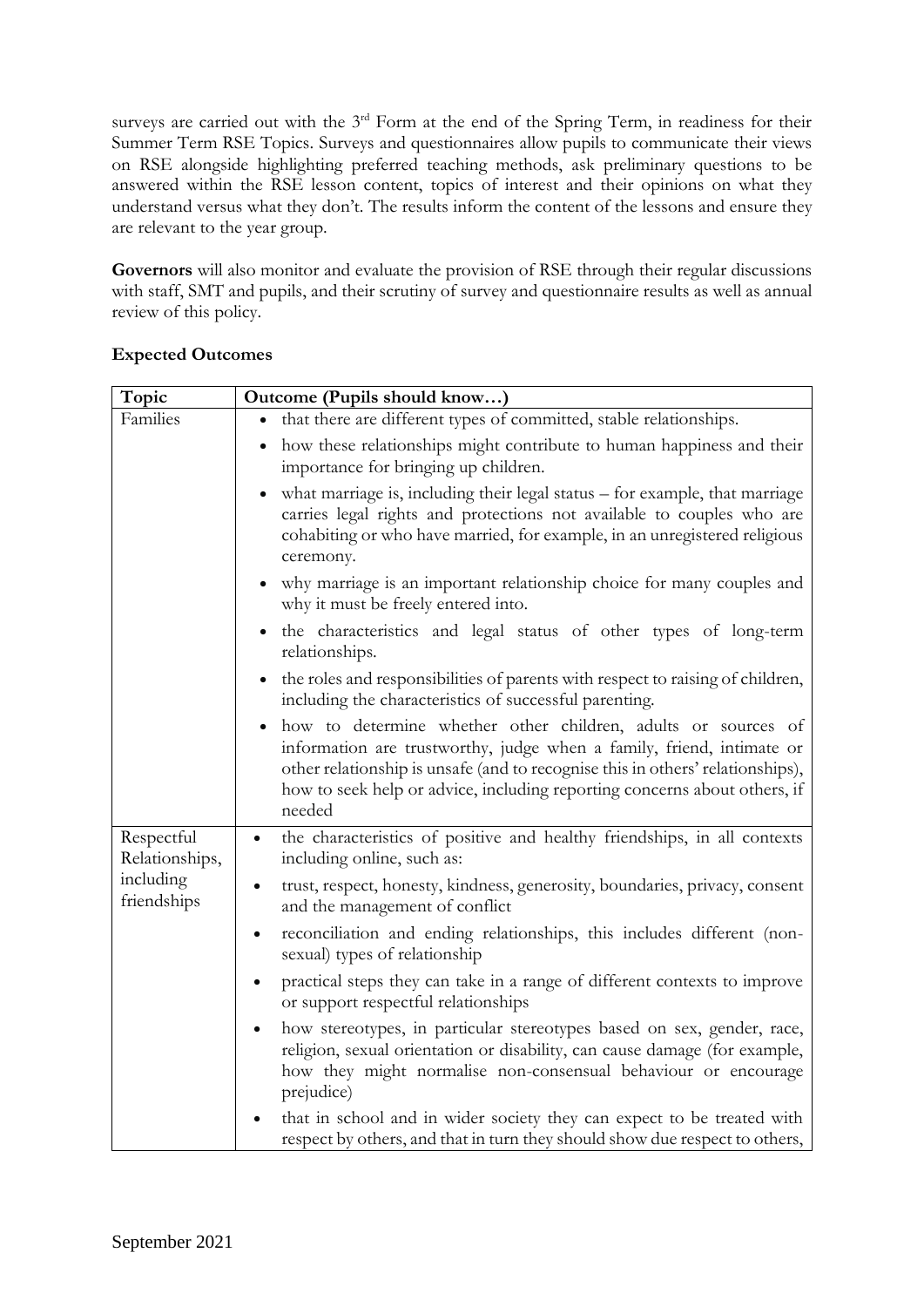|                                                                           | including people in positions of authority and due tolerance of other<br>people's beliefs                                                                                                                                                                       |
|---------------------------------------------------------------------------|-----------------------------------------------------------------------------------------------------------------------------------------------------------------------------------------------------------------------------------------------------------------|
|                                                                           | about different types of bullying (including cyberbullying), the impact of<br>bullying, responsibilities of bystanders to report bullying and how and<br>where to get help                                                                                      |
|                                                                           | that some types of behaviour within relationships are criminal, including<br>violent behaviour and coercive control                                                                                                                                             |
|                                                                           | what constitutes sexual harassment and sexual violence and why these are<br>always unacceptable                                                                                                                                                                 |
|                                                                           | the legal rights and responsibilities regarding equality (particularly with<br>reference to the protected characteristics as defined in the Equality Act<br>2010) and that everyone is unique and equal                                                         |
| Online and<br>Media                                                       | their rights, responsibilities and opportunities online, including that the<br>$\bullet$<br>same expectations of behaviour apply in all contexts, including online                                                                                              |
|                                                                           | about online risks, including that any material someone provides to<br>another has the potential to be shared online and the difficulty of<br>removing potentially compromising material placed online                                                          |
|                                                                           | not to provide material to others that they would not want shared further<br>and not to share personal material which is sent to them                                                                                                                           |
|                                                                           | what to do and where to get support to report material or manage issues<br>online                                                                                                                                                                               |
|                                                                           | the impact of viewing harmful content<br>٠                                                                                                                                                                                                                      |
|                                                                           | that specifically sexually explicit material, for example pornography,<br>presents a distorted picture of sexual behaviours, can damage the way<br>people see themselves in relation to others and negatively affect how they<br>behave towards sexual partners |
|                                                                           | that sharing and viewing indecent images of children (including those<br>created by children) is a criminal offence which carries severe penalties<br>including jail                                                                                            |
|                                                                           | how information and data is generated, collected, shared and used online                                                                                                                                                                                        |
| Being Safe                                                                | the concepts of, and laws relating to, sexual consent, sexual exploitation,<br>abuse, grooming, coercion, harassment, rape, domestic abuse, forced<br>marriage, honour-based violence and FGM, and how these can affect<br>current and future relationships     |
|                                                                           | how people can actively communicate and recognise consent from<br>others, including sexual consent, and how and when consent can be<br>withdrawn, in all contexts, including online                                                                             |
| Intimate<br>and<br>sexual<br>relationships,<br>including<br>sexual health | how to recognise the characteristics and positive aspects of healthy one-<br>to-one intimate relationships, which include mutual respect, consent,<br>loyalty, trust, shared interests and outlook, sex and friendship                                          |
|                                                                           | that all aspects of health can be affected by choices they make in sex and<br>relationships, positively or negatively, for example physical, emotional,<br>mental, sexual and reproductive health and wellbeing                                                 |
|                                                                           | the facts about reproductive health, including fertility and the potential<br>impact of lifestyle on fertility for men and women and menopause                                                                                                                  |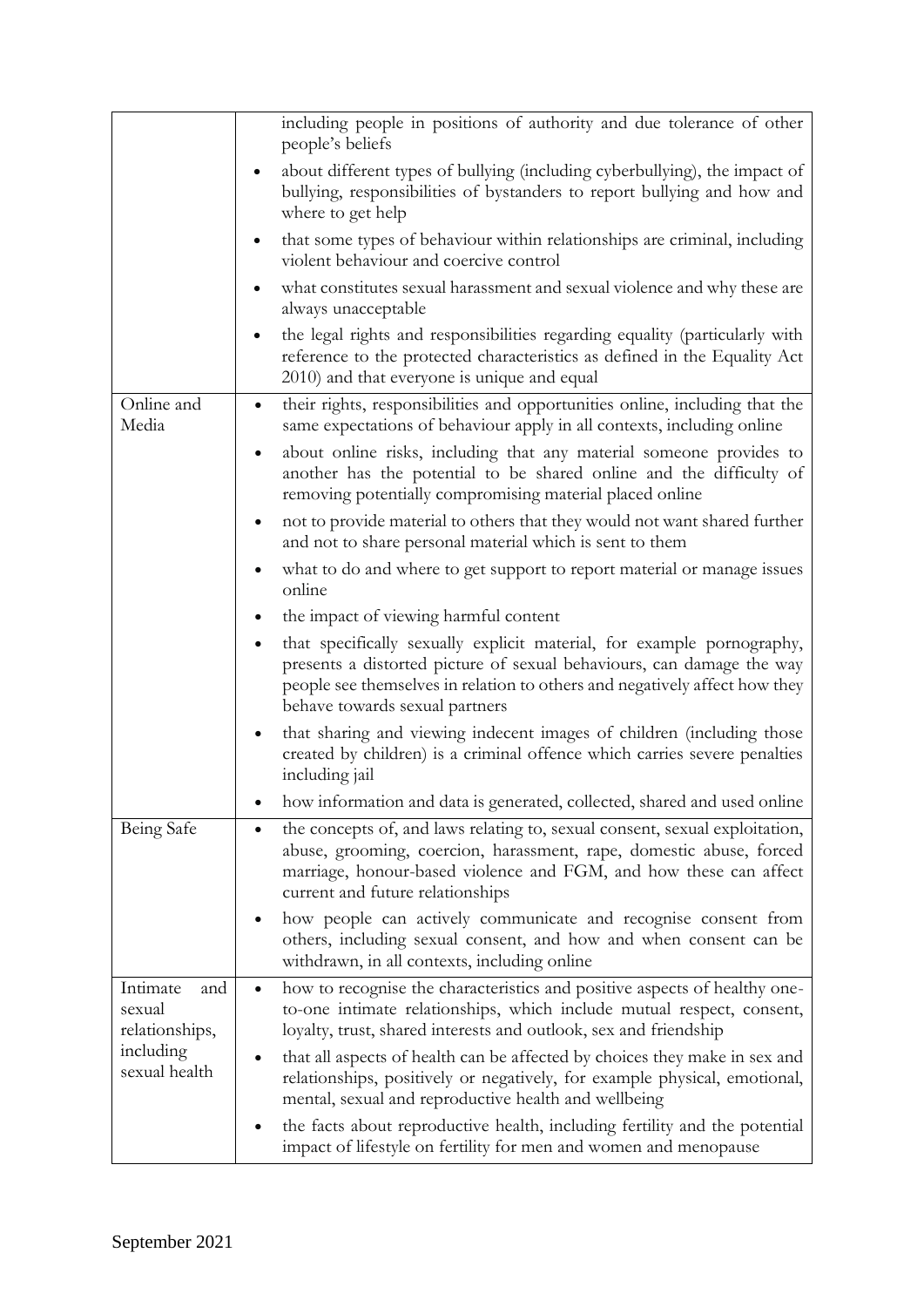|         | that there are a range of strategies for identifying and managing sexual<br>$\bullet$<br>pressure, including understanding peer pressure, resisting pressure and                                                                                                                                                                                                                                                                                                                                                                                                                                                                                        |
|---------|---------------------------------------------------------------------------------------------------------------------------------------------------------------------------------------------------------------------------------------------------------------------------------------------------------------------------------------------------------------------------------------------------------------------------------------------------------------------------------------------------------------------------------------------------------------------------------------------------------------------------------------------------------|
|         | not pressurising others                                                                                                                                                                                                                                                                                                                                                                                                                                                                                                                                                                                                                                 |
|         | that they have a choice to delay sex or to enjoy intimacy without sex                                                                                                                                                                                                                                                                                                                                                                                                                                                                                                                                                                                   |
|         | the facts about the full range of contraceptive choices, efficacy and<br>options available                                                                                                                                                                                                                                                                                                                                                                                                                                                                                                                                                              |
|         | the facts around pregnancy including miscarriage                                                                                                                                                                                                                                                                                                                                                                                                                                                                                                                                                                                                        |
|         | that there are choices in relation to pregnancy (with medically and legally<br>accurate, impartial information on all options, including keeping the<br>baby, adoption, abortion and where to get further help)                                                                                                                                                                                                                                                                                                                                                                                                                                         |
|         | how the different sexually transmitted infections (STIs), including HIV<br>and AIDs, are transmitted, how risk can be reduced through safer sex<br>(including through condom use) and the importance of and facts about<br>testing                                                                                                                                                                                                                                                                                                                                                                                                                      |
|         | about the prevalence of some STIs, the impact they can have on those<br>$\bullet$<br>who contract them and key facts about treatment                                                                                                                                                                                                                                                                                                                                                                                                                                                                                                                    |
|         | how the use of alcohol and drugs can lead to risky sexual behaviour                                                                                                                                                                                                                                                                                                                                                                                                                                                                                                                                                                                     |
|         | how to get further advice, including how and where to access confidential<br>sexual and reproductive health advice and treatment                                                                                                                                                                                                                                                                                                                                                                                                                                                                                                                        |
| The Law | It is important to know what the law says about sex, relationships and young<br>people, as well as broader safeguarding issues. This includes a range of<br>important facts and the rules regarding sharing personal information, pictures,<br>videos and other material using technology. This will help young people to<br>know what is right and wrong in law, but it can also provide a good foundation<br>of knowledge for deeper discussion about all types of relationships. There are<br>also many different legal provisions whose purpose is to protect young people,<br>and which ensure young people take responsibility for their actions. |
|         | Pupils should be made aware of the relevant legal provisions when relevant<br>topics are being taught, including for example:                                                                                                                                                                                                                                                                                                                                                                                                                                                                                                                           |
|         | marriage                                                                                                                                                                                                                                                                                                                                                                                                                                                                                                                                                                                                                                                |
|         | consent, including the age of consent                                                                                                                                                                                                                                                                                                                                                                                                                                                                                                                                                                                                                   |
|         | violence against women and girls                                                                                                                                                                                                                                                                                                                                                                                                                                                                                                                                                                                                                        |
|         | online behaviours including image and information sharing (including<br>'sexting', youth-produced sexual imagery, nudes, etc.)                                                                                                                                                                                                                                                                                                                                                                                                                                                                                                                          |
|         | pornography                                                                                                                                                                                                                                                                                                                                                                                                                                                                                                                                                                                                                                             |
|         | abortion                                                                                                                                                                                                                                                                                                                                                                                                                                                                                                                                                                                                                                                |
|         | sexuality<br>$\bullet$                                                                                                                                                                                                                                                                                                                                                                                                                                                                                                                                                                                                                                  |
|         | gender identity<br>$\bullet$                                                                                                                                                                                                                                                                                                                                                                                                                                                                                                                                                                                                                            |
|         | substance misuse                                                                                                                                                                                                                                                                                                                                                                                                                                                                                                                                                                                                                                        |
|         | violence and exploitation by gangs                                                                                                                                                                                                                                                                                                                                                                                                                                                                                                                                                                                                                      |
|         | extremism and radicalisation                                                                                                                                                                                                                                                                                                                                                                                                                                                                                                                                                                                                                            |
|         | criminal exploitation (for example, through gang involvement or 'county<br>lines' drugs operations)                                                                                                                                                                                                                                                                                                                                                                                                                                                                                                                                                     |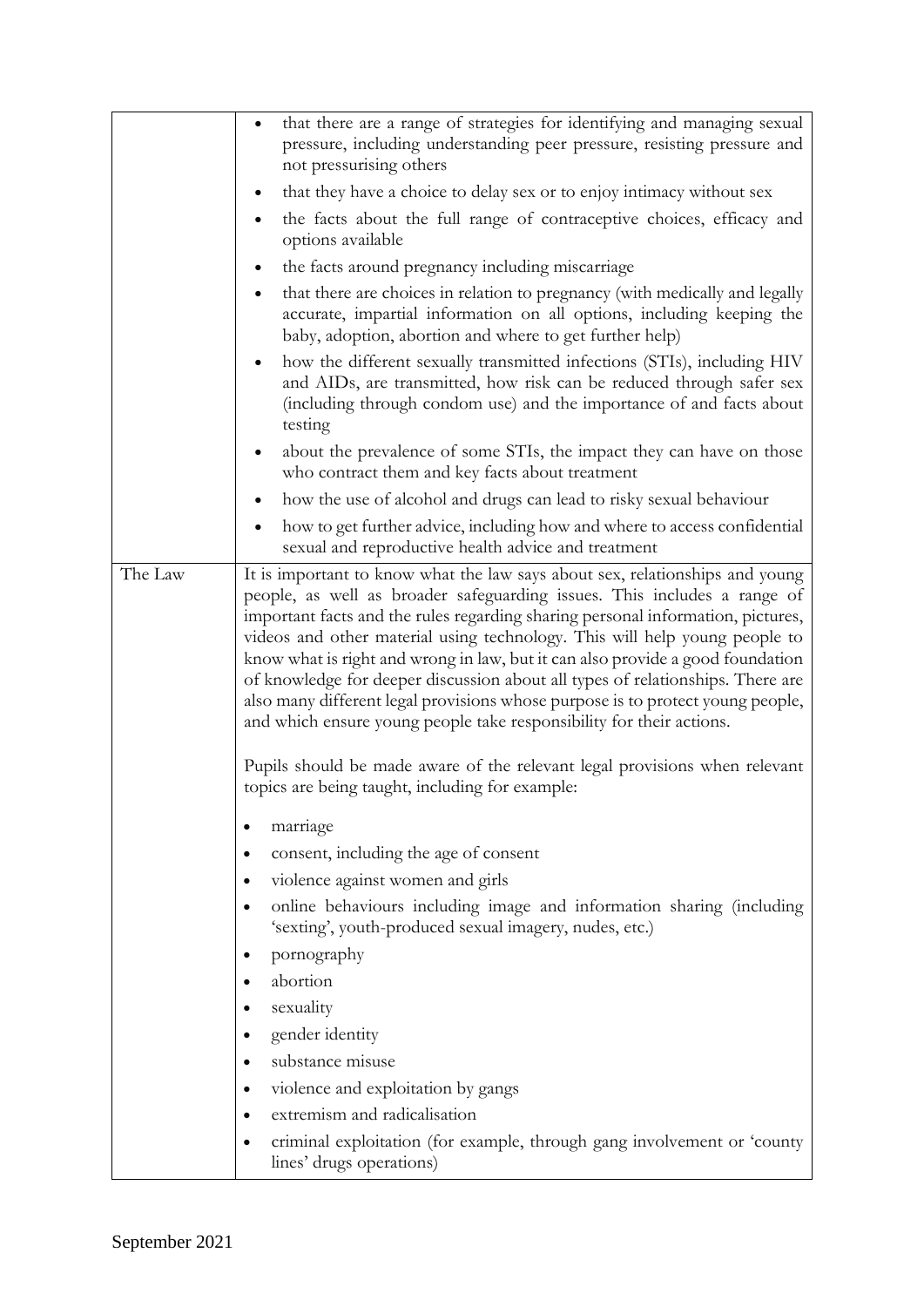|  | hate crime                      |
|--|---------------------------------|
|  | female genital mutilation (FGM) |

## **9. RSE AND THE LAW**

Elements of the law which affect or are included in of the RSE Curriculum and are taught to pupils have been referred to already in the sections entitled 'Content and Delivery' and 'Dealing with Sensitive Issues'.

## **The Equality Act 2010 and Protected Characteristics**

At Dauntsey's we recognise that we are obliged to comply with the relevant requirements of the Equality Act 2010 (See especially the guidance 'The Equality Act 2010 and schools'). Under its provisions of this Act, schools must not unlawfully discriminate against pupils with 'protected characteristics' (i.e. because of their age, sex, race, disability, religion or belief, gender reassignment, pregnancy or maternity, marriage or civil partnership, or sexual orientation). We must also 'make reasonable adjustments to alleviate disadvantage' and be mindful of the SEND Code of Practice when planning our curriculum and individual lessons. We recognise that it is important to ensure that we do not tolerate discriminatory behaviour is not tolerated, and that we identify and tackle any occurrences.

We consider the make-up of our pupil body and put in additional support if necessary, taking positive action to deal with particular groups because of their protected characteristic. We work to facilitate good relationships between our pupils and confront issues such as sexism or gender stereotypes and make it clear that sexual violence and sexual harassment are not acceptable.

We see it as important to foster healthy and respectful peer-to-peer communication and behaviour between pupils (See DfE Publication: 'Sexual violence and sexual harassment between children in schools and colleges', May 2018) and we monitor this via feedback from pupils in numerous ways: Firefly surveys, Student Voice, tutor group meetings, mentor group meetings, EDI meetings, Listening Service meetings, Mental Health Champion meetings and house pupil leadership meetings. Pupils are taught in RSE about LGBTQ+ issues in a sensitive and age-appropriate manner.

## **10. PARENTAL INVOLVEMENT**

We recognise that parents and carers play a vital role in the development of their child's understanding of relationships. They have the most significant influence in enabling their children to grow and mature and to form healthy relationships.

Parents were consulted and invited to give feedback on the writing of this original RSE policy via an online survey prior to a parent webinar delivered by It Happens Education and the Dauntsey's CC Department in April 2021. Within that webinar and following it, parents were invited to feedback on RSE teaching at Dauntsey's.

We will continue to work closely with parents in the review, planning and delivery of RSE via the use of a 'Parent Focus Group'. Parents can express an interest in joining this via the Parental RSE Survey that is sent out at the end of the Summer Term via the Dauntsey's Bulletin.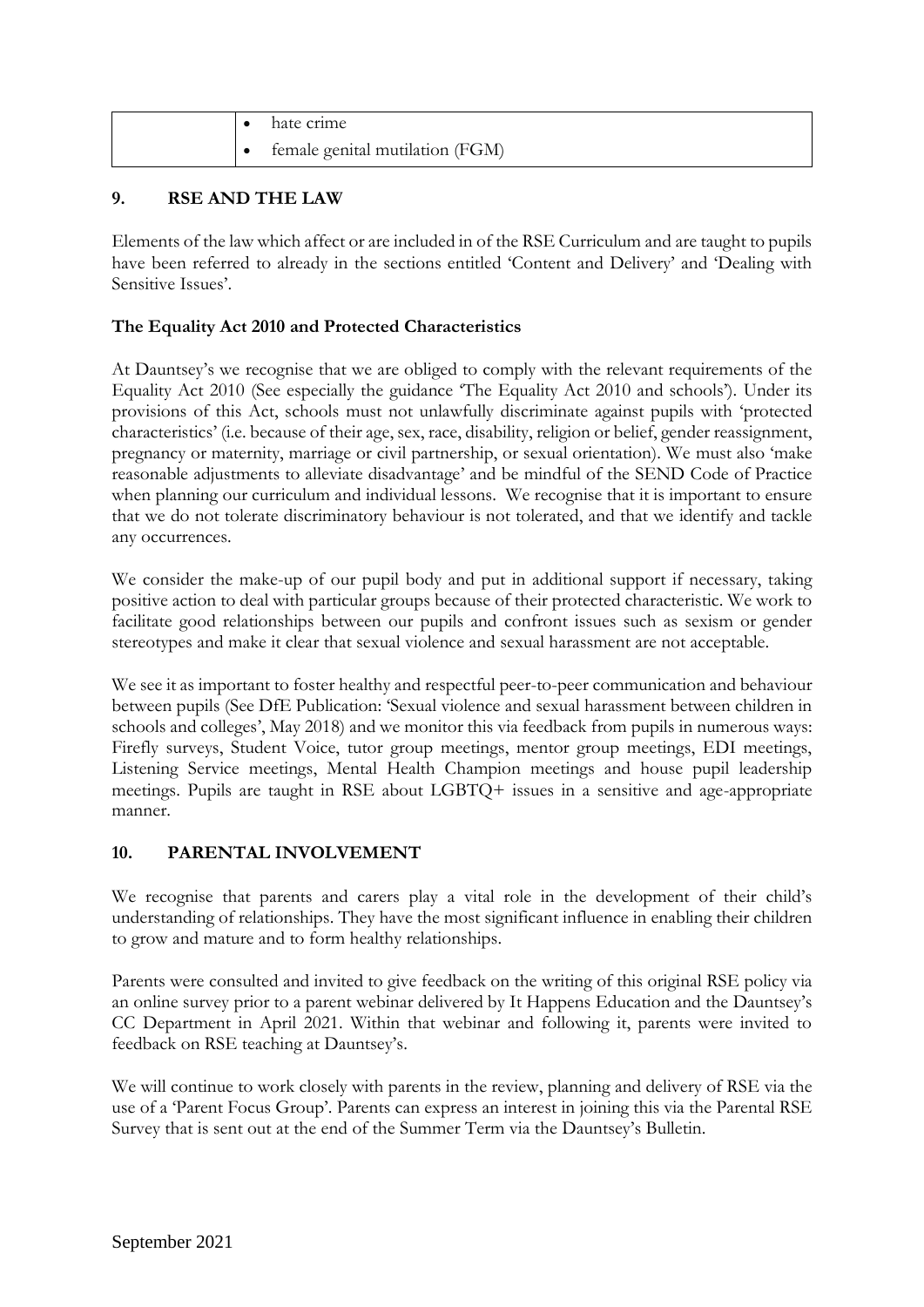We work closely with parents to ensure that they are fully aware of what is being taught and provide additional resources and support via Firefly and curriculum letters. Parents can also access information about what will be taught in CC/RSE and when, through reading Appendix A of this policy (which is available on the school's website). These avenues provide further opportunities for parents to understand and raise questions about the school's RSE curriculum and teaching.

Where possible, parents will be invited to sessions held by external providers as well as information evenings that the Head of CC will run in conjunction with external providers.

## **11. RIGHT TO WITHDRAW**

The current regulatory guidance from the DfE states that all secondary schools must deliver relationships and sex education (RSE). The parental right to withdraw pupils from RSE in secondary education applies to aspects of Sex Education only which are not part of the Science curriculum. There is no right to withdraw a child from Relationships Education or Health Education. Any topics that fall under Sex Education are highlighted in italics in the schemes of work (stated in Appendix B) and a parent may wish to withdraw their child from that topic. Should parents wish to withdraw their child from Sex Education, they are invited to discuss their decision with the Head Master. Where appropriate, the child should be included in the discussion to ensure that their wishes are understood and to clarify the nature and purpose of the RSE curriculum in this area. The school will document and take Minutes of any such meeting to ensure that an accurate record is kept.

Paragraphs 46-47 of the DfE RE/RSE SG 2019 document provide strong arguments as to the possible detrimental effects on the child of withdrawal from the Sex Education components of the CC course.

Once these discussions have taken place, the school will respect the parents' request to withdraw the child 9except in exceptional circumstances), up to and until three terms before the child turns 16. This approach is in line with DfE guidance. After that point, if the child wishes to receive Sex Education rather than be withdrawn, we will make arrangements for them to attend Sex Education lessons during one of those terms.

## **12. ANNUAL REVIEW AND UPDATING OF POLICY**

This Policy will be reviewed and updated annually, initially by the Head of CC in consultation with the school constituencies specified in the document, i.e., pupils, other staff (including but not restricted to teachers of CC/RSE), Senior Management Team and parents. A draft of the revised Policy will subsequently be submitted to the SMT through the Deputy Head Pastoral within one week following the end of the Summer Term.

Once agreed by the SMT, the new Policy will be circulated to members of the Governors' Governance, Compliance and Safeguarding (GSC) Committee before the start of the September term. Unless objections are raised, the new Policy will be deemed to be in place for the new school year.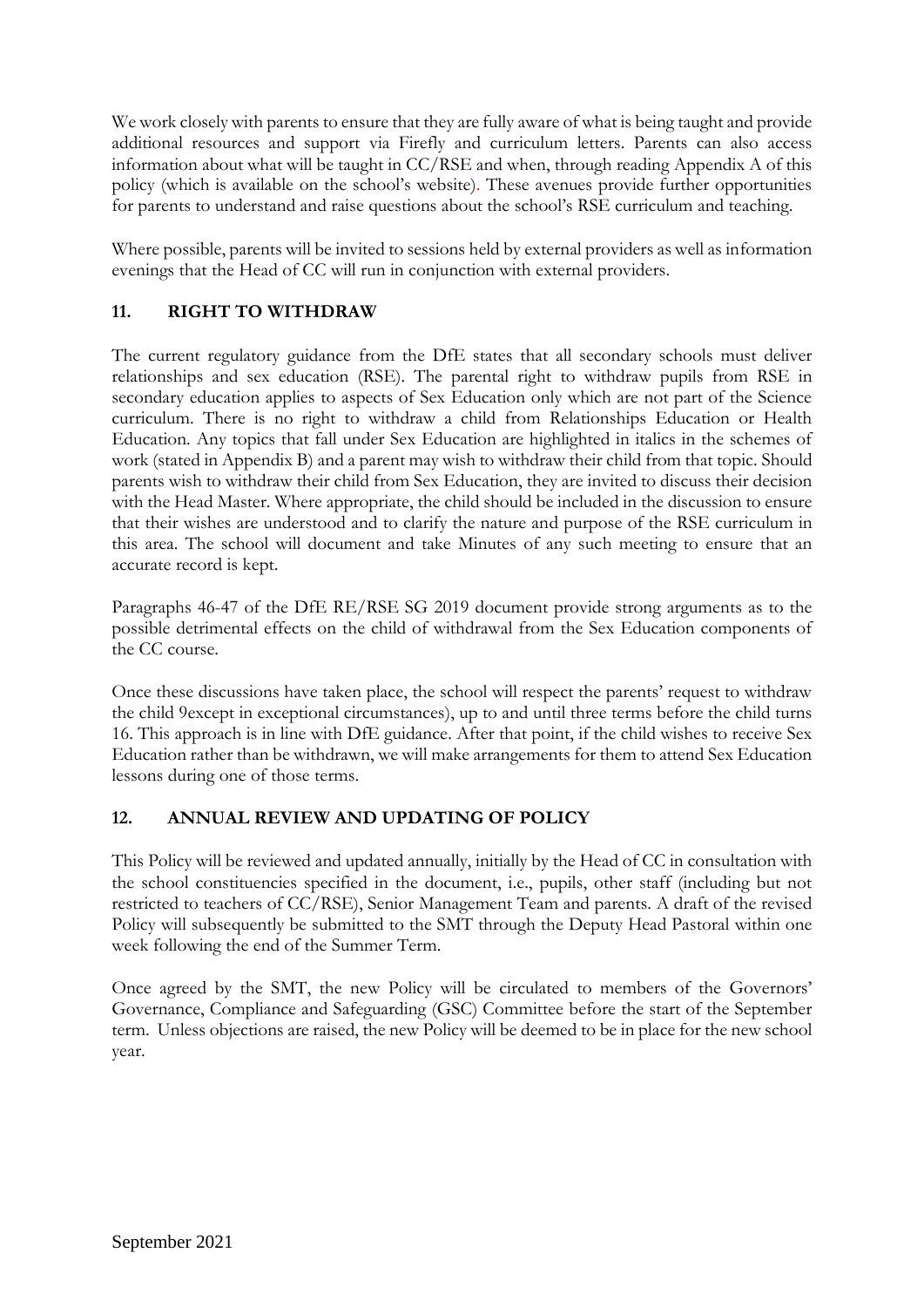The Policy will subsequently be discussed and ratified by the GSC Committee at its meeting in October, followed by the Full Board in November.

Anais Allen Head of Complementary Curriculum (PSHE)

Reviewed: September 2021 Next Review: July 2022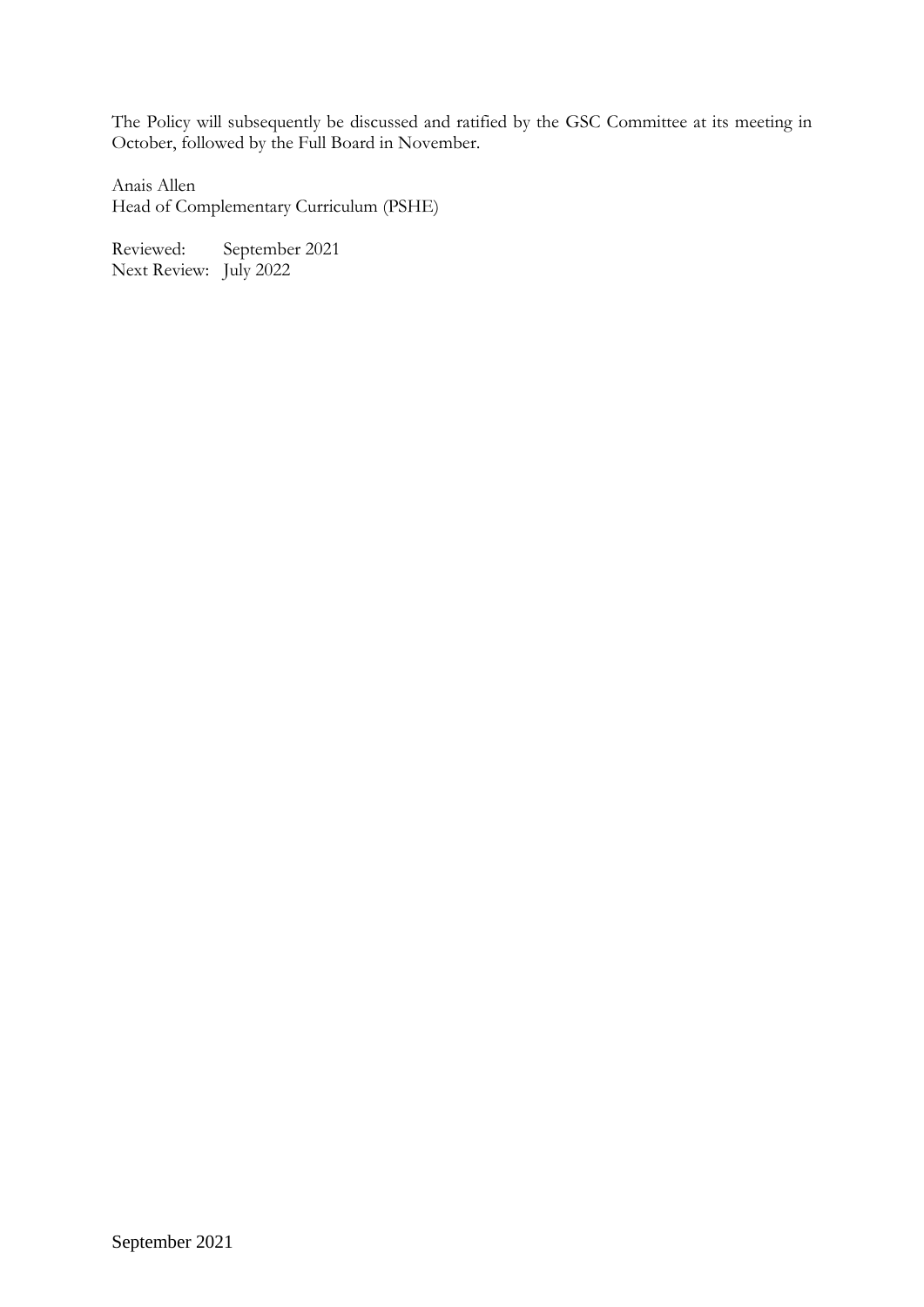## **APPENDIX A TO 'Relationships and Sex Education' POLICY**

# **Relationships and Sex Education and Health Education Statutory Guidance 2020**

| Physical health and mental wellbeing: Key stages 3 and 4                                                                                                                          |                                                    |                                                                                       |                                                                                |  |
|-----------------------------------------------------------------------------------------------------------------------------------------------------------------------------------|----------------------------------------------------|---------------------------------------------------------------------------------------|--------------------------------------------------------------------------------|--|
| Requirement                                                                                                                                                                       | <b>Year Group</b>                                  | Topic                                                                                 | Term                                                                           |  |
| Topic 1: Mental Wellbeing                                                                                                                                                         |                                                    |                                                                                       |                                                                                |  |
| how to talk about their emotions<br>accurately and sensitively, using<br>appropriate vocabulary                                                                                   | All Lower School<br>1&8:2<br>4                     | <b>Ground Rules</b><br>Mental Health<br><b>Stress</b>                                 | Autumn (re-cap when necessary)<br>Spring (both years, Summer $(2nd)$<br>Spring |  |
| that happiness is linked to being<br>connected to others                                                                                                                          | 1, 3 & 4                                           | Self Esteem and Self Confidence<br>(Linked to Body Image topic)                       | Summer                                                                         |  |
| how to recognise the early signs of<br>mental wellbeing concerns                                                                                                                  | $\overline{2}$<br>4                                | Mental Health<br><b>Stress Management</b>                                             | Spring<br>Summer                                                               |  |
| common types of mental ill health<br>(e.g. anxiety and depression)                                                                                                                | $\overline{2}$<br>4                                | Mental Health<br><b>Stress Management</b>                                             | Spring<br>Summer                                                               |  |
| how to critically evaluate when<br>something they do or are involved in<br>has a positive or negative effect on<br>their own or others' mental health                             | All Lower School<br>$\overline{2}$<br>4<br>3       | Anti-bullying<br>Cyber-bullying<br>County Lines<br>Social Media                       | Autumn & Spring<br>Autumn<br>Autumn<br>Autumn                                  |  |
| the benefits and importance of<br>physical exercise, time outdoors,<br>community participation and<br>voluntary and service-based activities<br>on mental wellbeing and happiness | $\overline{2}$<br>$\overline{2}$<br>$\overline{4}$ | <b>Public Services</b><br>Mental Health & Physical Health<br><b>Stress Management</b> | Autumn<br>Spring<br>Summer                                                     |  |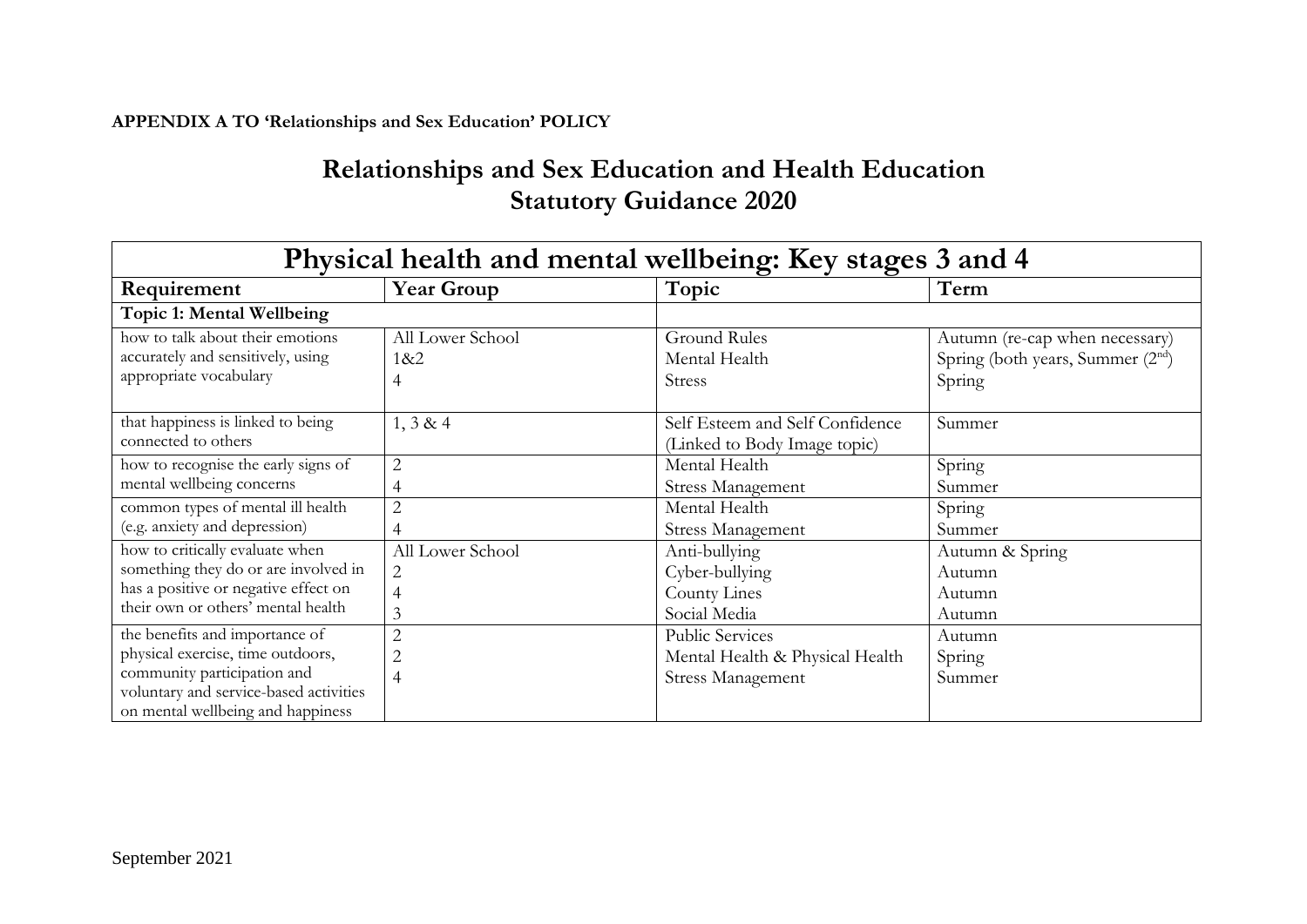| Topic 2: Internet Safety and Harms         |                  |                                    |                         |
|--------------------------------------------|------------------|------------------------------------|-------------------------|
| the similarities and differences           |                  | Anti-Bullying, Cyber Bullying,     | Autumn & Spring         |
| between the online world and the           |                  | Online Safety                      |                         |
| physical world, including: the impact      |                  | Sharing Information Safely Online  | Autumn                  |
| of unhealthy or obsessive comparison       |                  | Anti-Bullying, Cyber Bullying,     |                         |
| with others online (including through      | $\overline{2}$   | 'Homophobic, Transphobic and       | Autumn & Summer         |
| setting unrealistic expectations for       |                  | Bi-phobic Bullying', Sexting       |                         |
| body image), how people may curate a       |                  | Anti-Bullying, Body Image and Self | Autumn & Spring         |
| specific image of their life online,       |                  |                                    |                         |
| over-reliance on online relationships      | 3                | Esteem                             |                         |
| (including social media), the risks        |                  | Online Grooming                    | Various                 |
| related to online gambling including       | 3                | Relationships & Exploitation       | Autumn                  |
| the accumulation of debt, how              | 4                |                                    | Autumn & Spring         |
| advertising and information is targeted    |                  | Money Management -Gambling         |                         |
| at them and how to be a discerning         | 5                | Money Management (Not              | Various (on a carousel) |
| consumer of information online             | L6th             | compulsory)                        |                         |
| how to identify harmful behaviours         | All Lower School | Anti-Bullying                      | Autumn                  |
| online (including bullying, abuse or       | $\overline{4}$   | Exploitation                       | Spring                  |
| harassment) and how to report, or          | 3                | Consent                            | Summer                  |
| find support, if they have been            |                  |                                    |                         |
| affected by those behaviours               |                  |                                    |                         |
| Topic 3: Physical Health and               |                  |                                    |                         |
| <b>Fitness</b>                             |                  |                                    |                         |
| the positive associations between          | $\overline{2}$   | Mental Health                      | Summer                  |
| physical activity and promotion of         | $\overline{4}$   | <b>Stress Management</b>           | Summer                  |
| mental wellbeing, including as an          |                  |                                    |                         |
| approach to combat stress                  |                  |                                    |                         |
| the characteristics and evidence of        | 1&2              | Nutrition                          | Spring                  |
| what constitutes a healthy lifestyle,      | 5                | Healthy Eating                     | Various (on a carousel) |
| maintaining a healthy weight,              |                  |                                    |                         |
| including the links between an inactive    |                  |                                    |                         |
| lifestyle and ill health, including cancer |                  |                                    |                         |
| and cardio-vascular ill-health.            |                  |                                    |                         |
| as about the science relating to blood,    | 1 & 2            | Charity                            | Autumn                  |
| organ and stem cell donation               |                  |                                    |                         |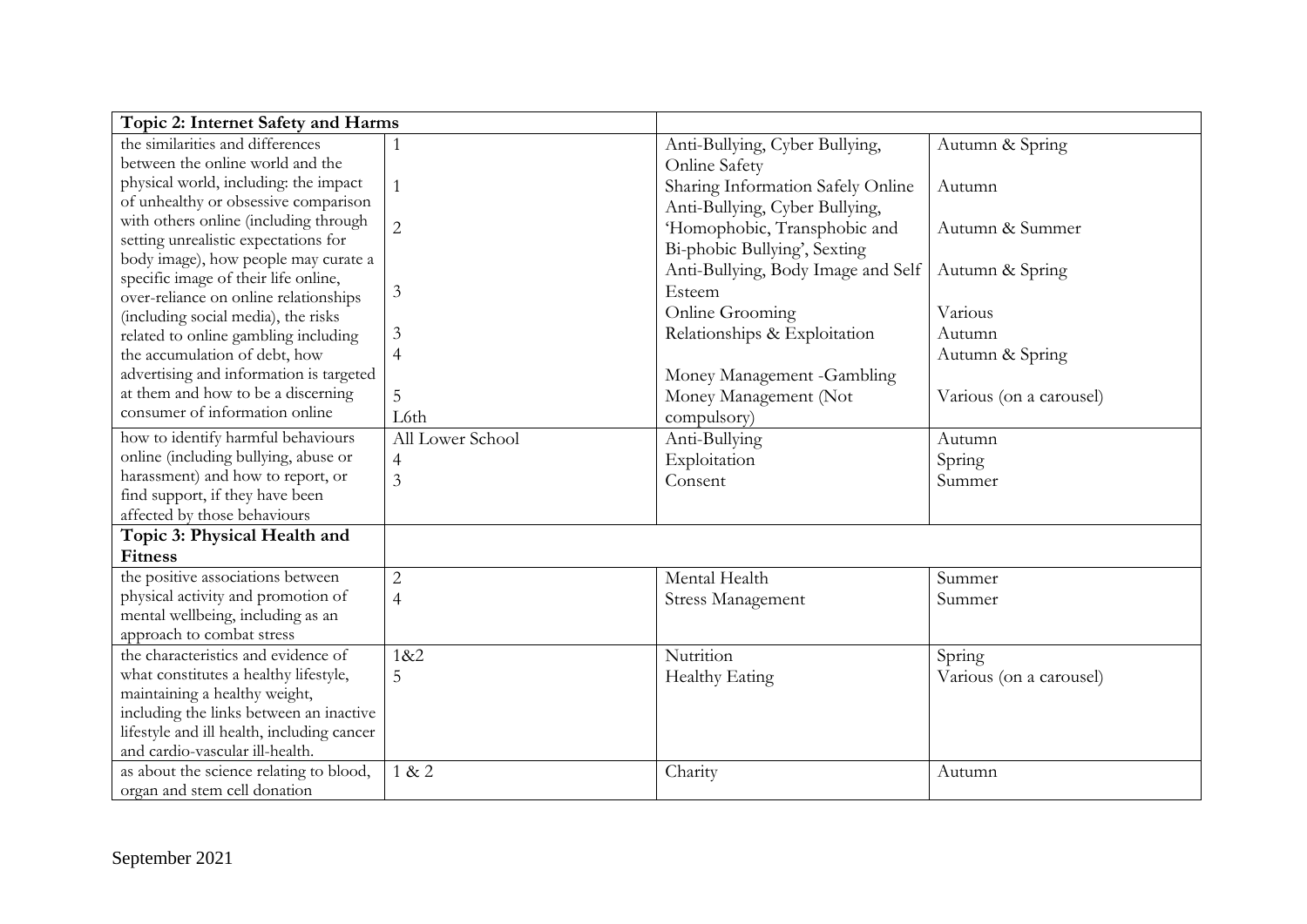| Topic 4: Healthy Eating                 |                |                |                         |
|-----------------------------------------|----------------|----------------|-------------------------|
| how to maintain healthy eating and      |                | Sleep          | Autumn                  |
| the links between a poor diet and       | $\overline{2}$ | Healthy Eating | Spring                  |
| health risks, including tooth decay and |                | Dental Health  | Spring/Summer           |
| cancer                                  | 5              | Healthy Eating | Various (on a carousel) |
|                                         |                |                |                         |
|                                         |                |                |                         |
| Topic 5: Drugs, alcohol and tobacco     |                |                |                         |
| the facts about legal and illegal drugs | $\overline{c}$ | Drugs          | Summer                  |
| and their associated risks, including   | $\overline{4}$ | County Lines   | Autumn                  |
| the link between drug use, and the      | $\overline{4}$ | Drugs          | Spring                  |
| associated risks, including the link to | L6th           | Drugs Talk     | Spring or Summer        |
| serious mental health conditions        |                |                |                         |
| the law relating to the supply and      |                | As Above       |                         |
| possession of illegal substances        |                |                |                         |
| the physical and psychological risks    |                |                |                         |
| associated with alcohol consumption     |                |                |                         |
| and what constitutes low risk alcohol   |                |                |                         |
| consumption in adulthood                |                |                |                         |
| the physical and psychological          |                |                |                         |
| consequences of addiction, including    |                |                |                         |
| alcohol dependency                      |                |                |                         |
| awareness of the dangers of drugs       |                |                |                         |
| which are prescribed but still present  |                |                |                         |
| serious health risks                    |                |                |                         |
| the facts about the harms from          |                |                |                         |
| smoking tobacco (particularly the link  |                |                |                         |
| to lung cancer), the benefits of        |                |                |                         |
| quitting and how to access support to   |                |                |                         |
| do so                                   |                |                |                         |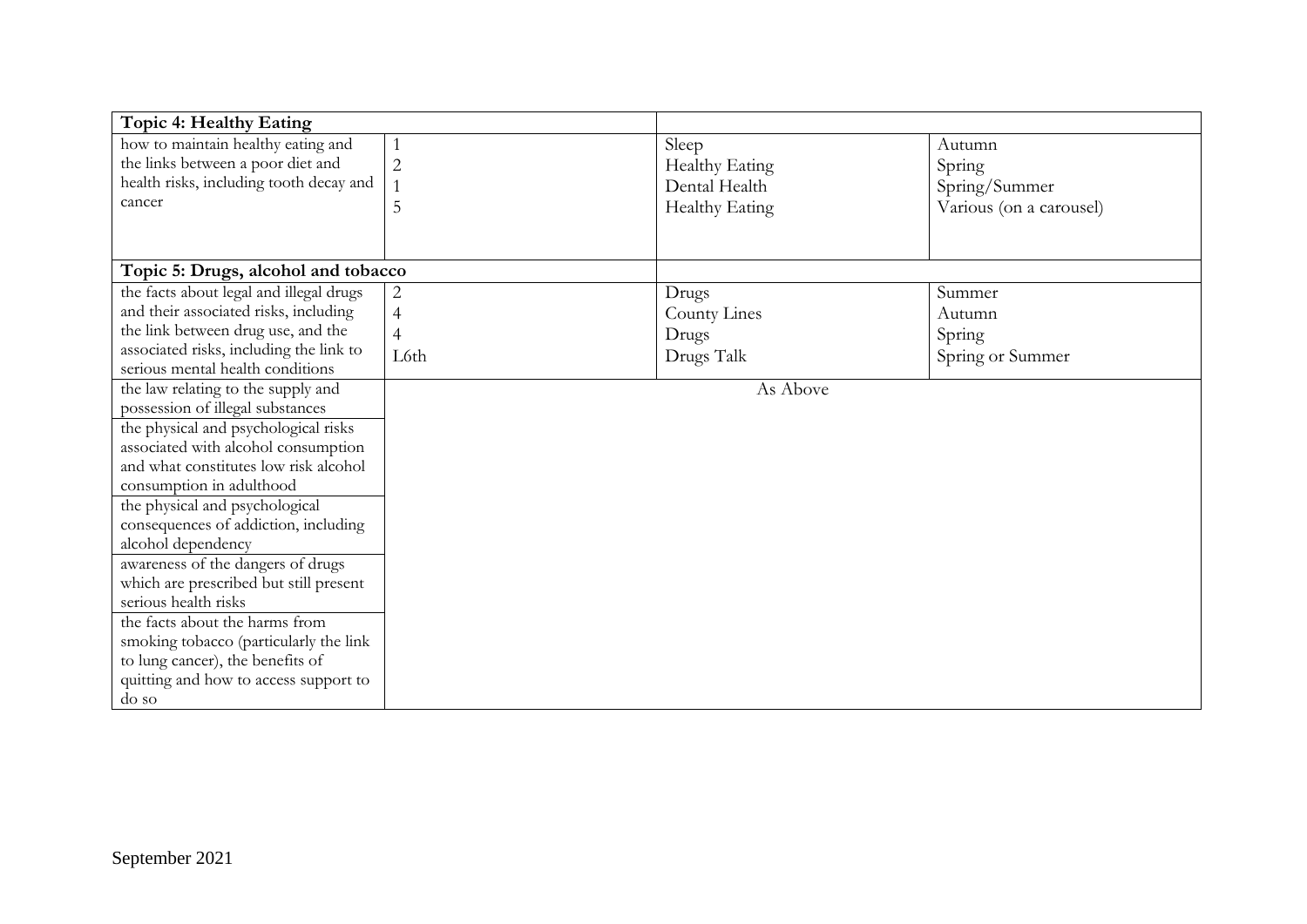| Topic 6: Health and Prevention                         |                                                     |                                                         |                              |  |  |
|--------------------------------------------------------|-----------------------------------------------------|---------------------------------------------------------|------------------------------|--|--|
| about personal hygiene, germs                          |                                                     | Puberty and Hygiene                                     | Summer                       |  |  |
| including bacteria, viruses, how they                  |                                                     |                                                         |                              |  |  |
| are spread, treatment and prevention                   |                                                     |                                                         |                              |  |  |
| of infection, and about antibiotics                    |                                                     |                                                         |                              |  |  |
| about dental health and the benefits of                |                                                     | Dental Hygiene                                          | Summer                       |  |  |
| good oral hygiene and dental flossing,                 |                                                     |                                                         |                              |  |  |
| including healthy eating and regular                   |                                                     |                                                         |                              |  |  |
| check-ups at the dentist                               |                                                     |                                                         |                              |  |  |
| late secondary) the benefits of regular                | L6th                                                | Lecture program                                         | Visiting Speaker (Coppafeel) |  |  |
| self-examination and screening                         | Invite other year groups to a post lecture          |                                                         |                              |  |  |
|                                                        | stall in Pavilion where possible                    |                                                         |                              |  |  |
| The facts and science relating to                      |                                                     | Covered in Biology SOW 4 <sup>th</sup> Form (see below) |                              |  |  |
| immunization and vaccination                           |                                                     |                                                         |                              |  |  |
| the importance of sufficient good                      |                                                     | Sleep                                                   | Autumn                       |  |  |
| quality sleep for good health and how                  | $\overline{2}$                                      | Mental Health and Wellbeing                             | Summer                       |  |  |
| a lack of sleep can affect weight,                     |                                                     |                                                         |                              |  |  |
| mood and ability to learn                              |                                                     |                                                         |                              |  |  |
| Topic 7: Basic First Aid                               |                                                     |                                                         |                              |  |  |
| basic treatment for common injuries                    |                                                     | First Aid (Life Skills)                                 | Spring                       |  |  |
|                                                        | $\overline{c}$                                      | First Aid (Life Skills)                                 | Spring                       |  |  |
| life-saving skills, including how to<br>administer CPR |                                                     | First Aid (Life Skills)                                 | Spring                       |  |  |
| the purpose of defibrillators and when                 | $\overline{2}$                                      | First Aid (Life Skills)                                 | Spring                       |  |  |
| one might be needed                                    |                                                     |                                                         |                              |  |  |
| Topic 8: Changing adolescent                           |                                                     |                                                         |                              |  |  |
| body                                                   |                                                     |                                                         |                              |  |  |
| key facts about puberty, the changing                  | $\mathbf{1}$                                        | Puberty                                                 | Summer                       |  |  |
| adolescent body and menstrual                          |                                                     |                                                         |                              |  |  |
| wellbeing                                              |                                                     |                                                         |                              |  |  |
| the main changes which take place in                   | $\mathbf 1$                                         | Puberty                                                 | Summer                       |  |  |
| males and females, and the                             |                                                     |                                                         |                              |  |  |
| implications for emotional and                         |                                                     |                                                         |                              |  |  |
| physical health                                        |                                                     |                                                         |                              |  |  |
|                                                        | Relationships and Sex Education: Key stages 3 and 4 |                                                         |                              |  |  |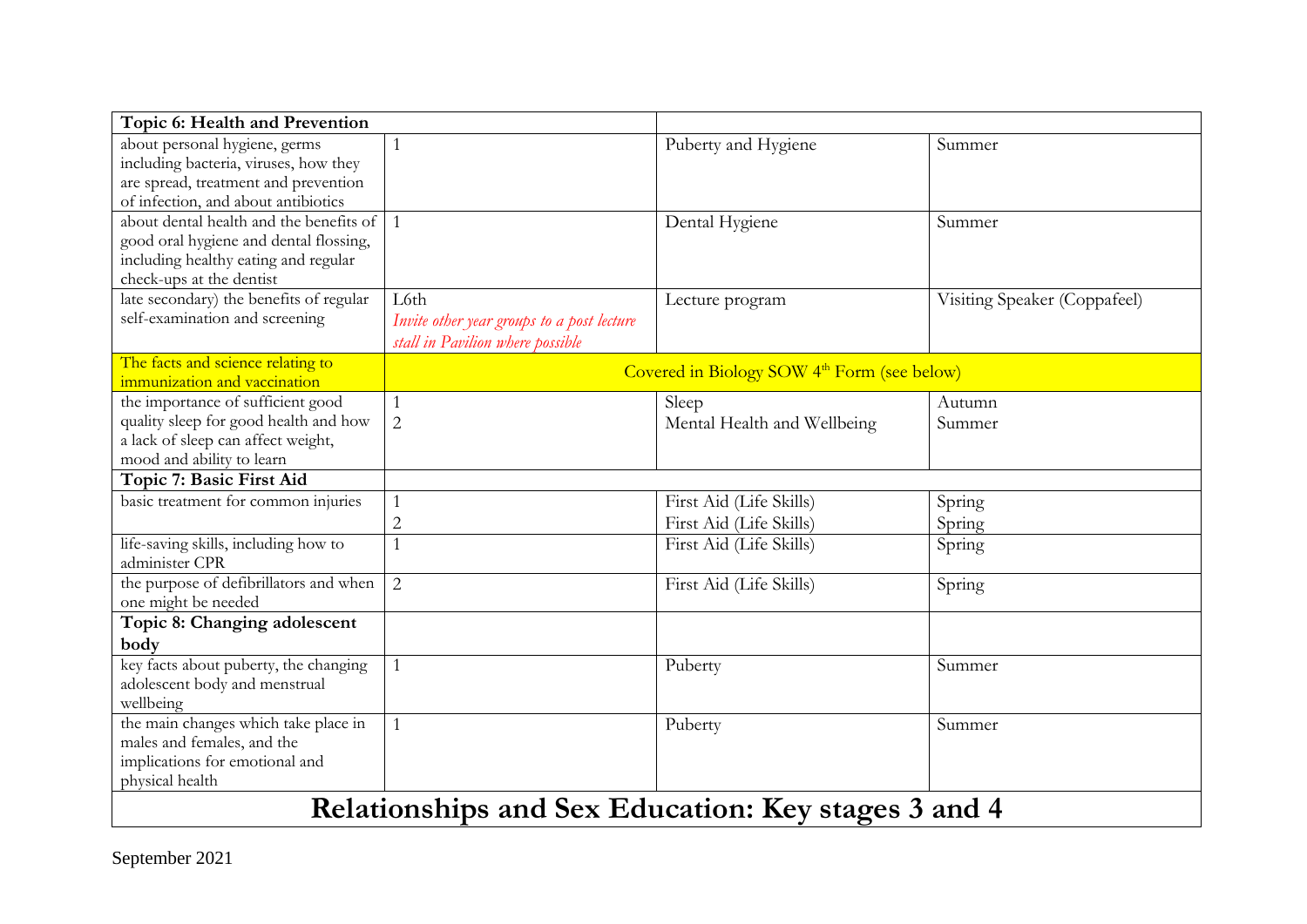| Requirement                                                                                                                                                                                                                                                                                                                                                                                                                                                                                                                                                                                                                                                                                                                                                             | <b>Year Group</b>                                                    | Topic                                                                                                                                                                                         | Term                                                                                                                  |
|-------------------------------------------------------------------------------------------------------------------------------------------------------------------------------------------------------------------------------------------------------------------------------------------------------------------------------------------------------------------------------------------------------------------------------------------------------------------------------------------------------------------------------------------------------------------------------------------------------------------------------------------------------------------------------------------------------------------------------------------------------------------------|----------------------------------------------------------------------|-----------------------------------------------------------------------------------------------------------------------------------------------------------------------------------------------|-----------------------------------------------------------------------------------------------------------------------|
| <b>Topic 1: Families</b>                                                                                                                                                                                                                                                                                                                                                                                                                                                                                                                                                                                                                                                                                                                                                |                                                                      |                                                                                                                                                                                               |                                                                                                                       |
| that there are different types of<br>committed, stable relationships.<br>how these relationships might<br>contribute to human happiness and<br>their importance for bringing up<br>children<br>what marriage is, including its legal<br>status e.g. that marriage carries legal<br>rights and protections not available to<br>couples who are cohabiting or who<br>have married, for example, in an<br>unregistered religious ceremony<br>why marriage is an important<br>relationship choice for many couples<br>and why it must be freely entered into<br>the characteristics and legal status of<br>other types of long-term relationships<br>the roles and responsibilities of<br>parents with respect to the raising of<br>children, including the characteristics | 1<br>$\overline{c}$<br>4<br>5<br>5<br>5                              | Consent<br>Sexting<br>Relationships<br>Puberty<br>Relationships and Parenting<br>Relationships and Parenting<br>Forced and Arranged Marriage                                                  | Summer<br>Summer<br>Autumn<br>Summer<br>Various (on a carousel)<br>Various (on a carousel)<br>Various (on a carousel) |
| of successful parenting<br>how to: determine whether other<br>children, adults or sources of<br>information are trustworthy: judge<br>when a family, friend, intimate or<br>other relationship is unsafe (and to<br>recognise this in others' relationships);<br>and, how to seek help or advice,<br>including reporting concerns about<br>others, if needed                                                                                                                                                                                                                                                                                                                                                                                                            | 1<br>$\overline{c}$<br>$\overline{3}$<br>$\overline{4}$<br>5<br>L6th | Cyber-bullying, Online Safety &<br>Puberty<br>Cyber-bullying & Sexting<br>Anti-bullying, Social Media & RSE<br>Relationships & Exploitation<br>FGM, Sexuality & RSE Visit<br><b>RSE Visit</b> | Autumn, Spring & Summer<br>Autumn<br>Autumn & Summer<br>Autumn & Spring<br>All Year & Spring Visit<br>Summer          |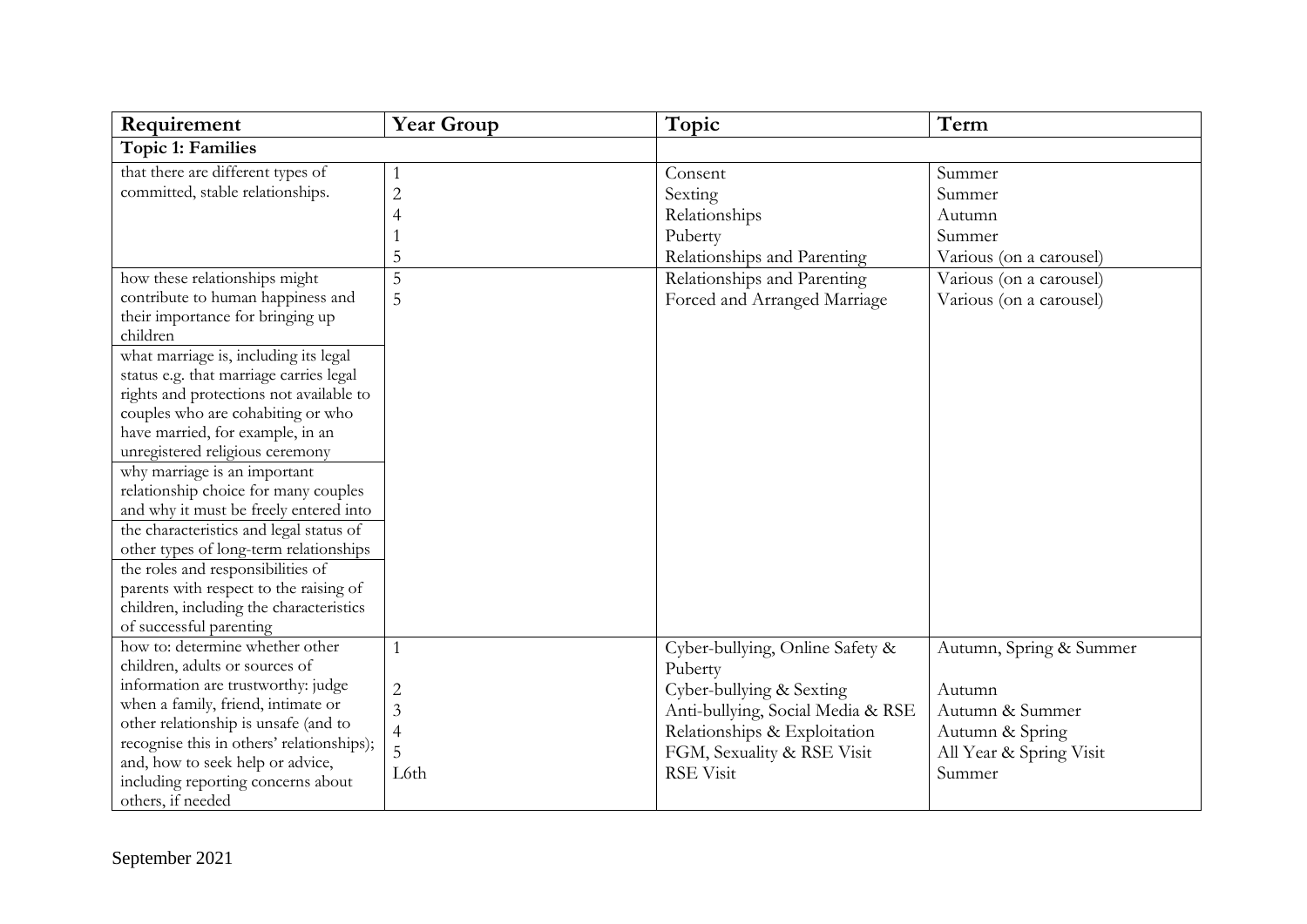| Topic 2: Respectful relationships, including friendships                                                                                                                                                                                                                                                                                       |                                                                 |                                                                                                                                                    |                                                                                                       |
|------------------------------------------------------------------------------------------------------------------------------------------------------------------------------------------------------------------------------------------------------------------------------------------------------------------------------------------------|-----------------------------------------------------------------|----------------------------------------------------------------------------------------------------------------------------------------------------|-------------------------------------------------------------------------------------------------------|
| the characteristics of positive and<br>healthy friendships (in all contexts,<br>including online) including: trust,<br>respect, honesty, kindness, generosity,<br>boundaries, privacy, consent and the<br>management of conflict, reconciliation<br>and ending relationships. This<br>includes different (non-sexual) types<br>of relationship | $\overline{c}$<br>$\overline{3}$<br>$\overline{4}$<br>5<br>L6th | Friendships, Online Safety &<br>Puberty<br>Sexting<br><b>RSE</b><br>Relationships & Exploitation<br>FGM, Sexuality & RSE Visit<br><b>RSE Visit</b> | Autumn, Spring & Summer<br>Autumn<br>Summer<br>Autumn & Spring<br>All Year and Spring Visit<br>Spring |
| practical steps they can take in a range<br>of different contexts to improve or<br>support respectful relationships                                                                                                                                                                                                                            | $\mathbf{1}$<br>3<br>4<br>$\overline{4}$                        | Consent<br>Consent<br>Healthy and Unhealthy<br>Relationships<br>Exploitation                                                                       | Summer<br>Summer<br>Autumn<br>Spring                                                                  |
| how stereotypes, in particular<br>stereotypes based on sex, gender, race,<br>religion, sexual orientation or<br>disability, can cause damage (e.g. how<br>they might normalise non-consensual<br>behaviour or encourage prejudice)                                                                                                             | 1 & 2<br>3<br>3<br>5                                            | Anti-Bullying and 'Homophobic,<br>Transphobic and Bi-Phobic<br>Bullying)<br>Anti-Bullying<br>Human Rights<br>Gender & LGBTQ+ Rights and<br>History | Autumn<br>Autumn<br>Spring<br>Various (on a carousel)                                                 |
| that in school and in wider society<br>they can expect to be treated with<br>respect by others, and that in turn<br>they should show due respect to<br>others, including people in positions<br>of authority and due tolerance of<br>other people's beliefs,                                                                                   | 1, 2 & 3<br>2 & 4<br>5                                          | Anti-Bullying<br><b>FBV</b><br>Gender & LGBTQ+ Rights and<br>History                                                                               | Autumn<br>Summer<br>Various (on a carousel)                                                           |
| about different types of bullying<br>(including cyberbullying), the impact<br>of bullying, responsibilities of<br>bystanders to report bullying and how<br>and where to get help                                                                                                                                                               | All Lower School                                                | Anti-bullying                                                                                                                                      | Autumn                                                                                                |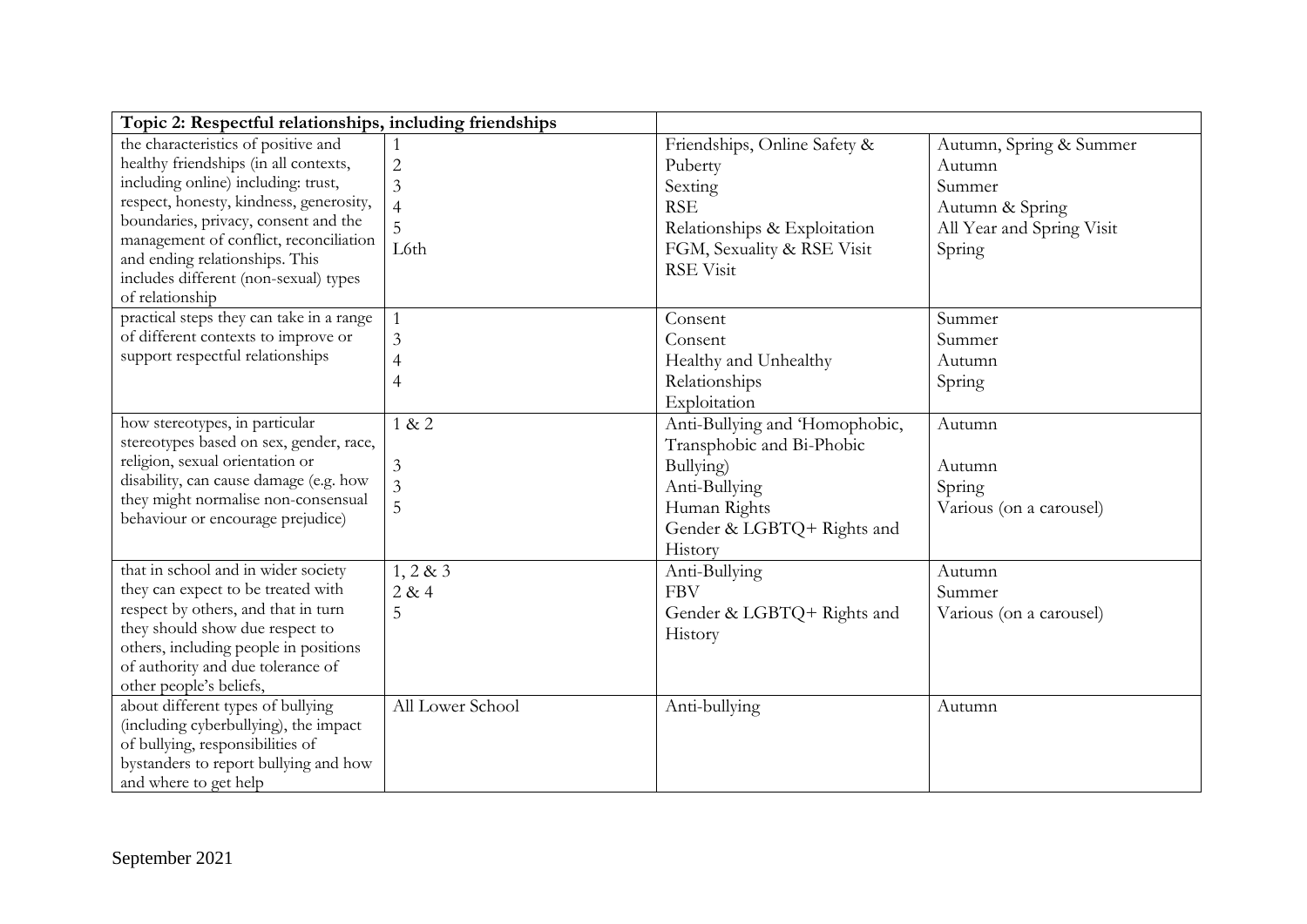| that some types of behaviour within     | $\overline{2}$ | Sexting                        | Spring                  |
|-----------------------------------------|----------------|--------------------------------|-------------------------|
| relationships are criminal, including   | 3              | <b>RSE</b>                     | Summer                  |
| violent behaviour and coercive control  | $\overline{4}$ | Relationships & Exploitation   | Autumn & Spring         |
|                                         | 5              | Force Marriage & FGM           | Various (on a carousel) |
| what constitutes sexual harassment      | $\overline{2}$ | Sexting & Cyber-bullying       | Autumn                  |
| and sexual violence and why these are   | 3              | <b>RSE</b>                     | Summer                  |
| always unacceptable                     |                | Relationships & Exploitation   | Spring                  |
|                                         | 5              | FGM & Sexuality                | All Year                |
|                                         | L6th           | Lecture series                 | Spring/Summer Visit     |
| the legal rights and responsibilities   |                | Puberty                        | Summer                  |
| regarding equality (particularly with   | $\overline{2}$ | Crime and Punishment           | Autumn                  |
| reference to the protected              | 3              | Human Rights                   | Spring                  |
| characteristics as defined in the       | $\overline{4}$ | Relationships                  | Spring                  |
| Equality Act 2010) and that everyone    | 5              | Gender & LGBTQ+ Rights and     | Various (on a carousel) |
| is unique and equal                     |                | History                        |                         |
| Topic 3: Online and Media               |                |                                |                         |
| their rights, responsibilities and      | $\mathbf{2}$   | <b>Internet Safety</b>         | Autumn                  |
| opportunities online, including that    | $\overline{4}$ | Online Expectations            | Spring                  |
| the same expectations of behaviour      |                |                                |                         |
| apply in all contexts, including online |                |                                |                         |
| about online risks, including that any  |                | Cyber-bullying & Online Safety | Autumn & Spring         |
| material someone provides to another    | $\overline{2}$ | Sexting                        | Summer                  |
| has the potential to be shared online   | 3              | Cyber-bullying & RSE           | Autumn & Spring         |
| and the difficulty of removing          | 4              | Relationships & Exploitation   | Autumn and Spring       |
| potentially compromising material       |                |                                |                         |
| placed online                           |                |                                |                         |
| not to provide material to others that  |                |                                |                         |
| they would not want shared further      |                |                                |                         |
| and not to share personal material      |                |                                |                         |
| which is sent to them                   |                |                                |                         |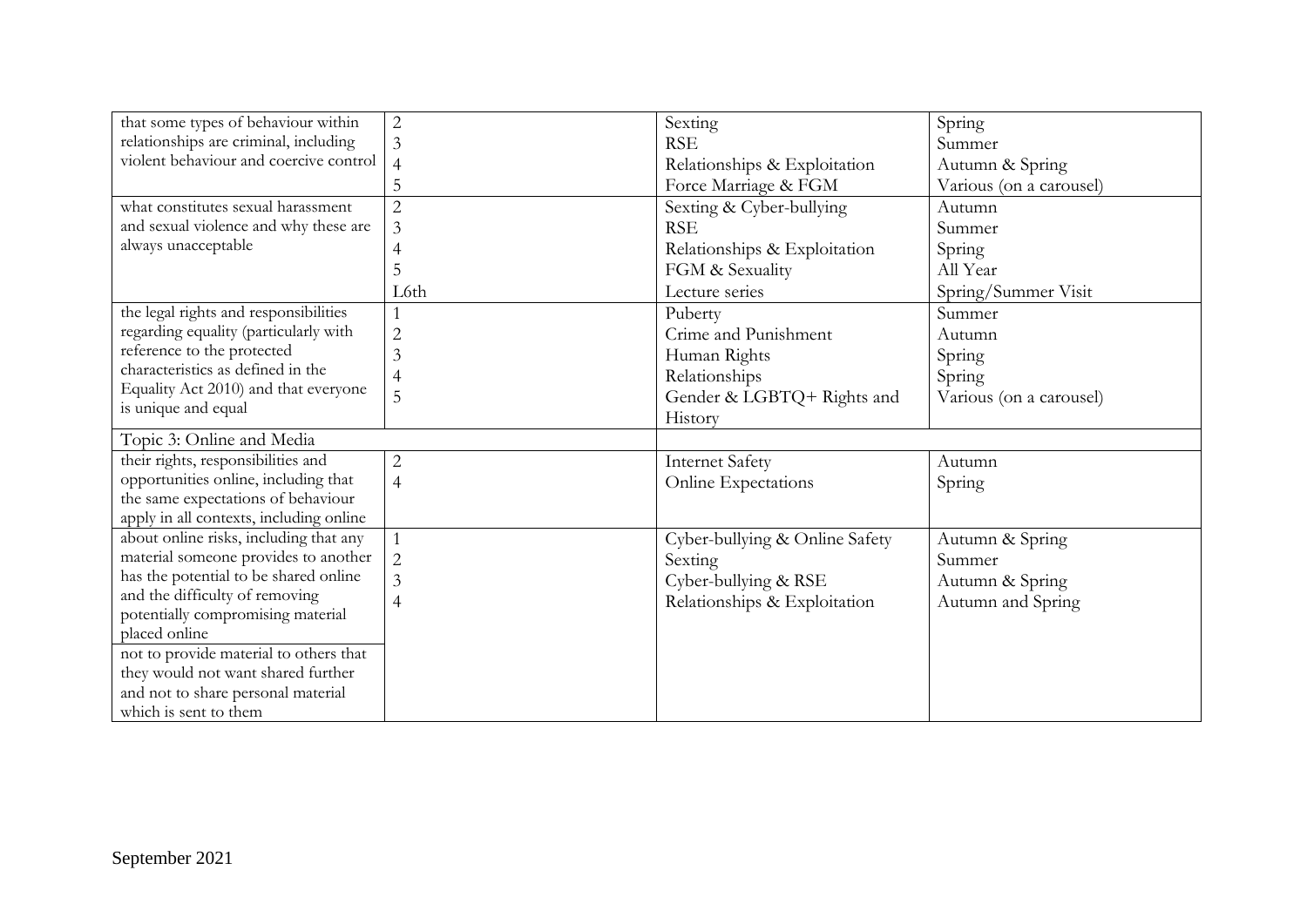| what to do and where to get support                         | 1 & 3                                       | Meet & Greet Sessions        | Autumn          |
|-------------------------------------------------------------|---------------------------------------------|------------------------------|-----------------|
| to report material or manage issues                         | $\overline{4}$                              | Exploitation & Relationships | Spring & Autumn |
| online*                                                     |                                             |                              |                 |
|                                                             | This is mentioned at the end of most        |                              |                 |
|                                                             | lessons where material could affect a       |                              |                 |
|                                                             | pupil. It is also mentioned in the Ground   |                              |                 |
|                                                             | Rules at the start of the year for all year |                              |                 |
|                                                             | groups 1-4.                                 |                              |                 |
| the impact of viewing harmful content                       | $\overline{4}$                              | Pornography                  | Spring          |
|                                                             | L6th                                        | <b>RSE Visit</b>             | Spring          |
| that specifically sexually explicit                         | 3                                           | <b>RSE</b>                   | Summer          |
| material e.g. pornography presents a                        | $\overline{4}$                              | Pornography                  | Spring          |
| distorted picture of sexual behaviours,                     |                                             |                              |                 |
| can damage the way people see                               |                                             |                              |                 |
| themselves in relation to others and                        |                                             |                              |                 |
| negatively affect how they behave                           |                                             |                              |                 |
| towards sexual partner<br>that sharing and viewing indecent | $\overline{2}$                              | Sexting                      | Summer          |
| images of children (including those                         |                                             |                              |                 |
| created by children) is a criminal                          | $\overline{4}$                              | Exploitation & Sexting       | Spring & Autumn |
| offence which carries severe penalties                      |                                             |                              |                 |
| including jail                                              |                                             |                              |                 |
| how information and data is                                 | $\overline{2}$                              | <b>Internet Safety</b>       | Autumn          |
| generated, collected, shared and used                       | 3                                           | Human Rights                 | Spring          |
| online                                                      | 4                                           | Sexting                      | Autumn          |
| Topic 4: Being Safe                                         |                                             |                              |                 |
| the concepts of, and laws relating to,                      | $\sqrt{2}$                                  | Sexting                      | Autumn          |
| sexual consent, sexual exploitation,                        | 3                                           | <b>RSE</b>                   | Summer          |
| abuse, grooming, coercion,                                  | $\overline{4}$                              | Exploitation, Pornography    | Spring          |
| harassment, rape domestic abuse,                            | 5                                           | FGM & Sexuality. RSE Visit   | All Year        |
| forced marriage, honour-based                               | L6th                                        | <b>RSE Visit</b>             | Spring          |
| violence and FGM, and how these can                         |                                             |                              |                 |
| affect current and future relationships                     |                                             |                              |                 |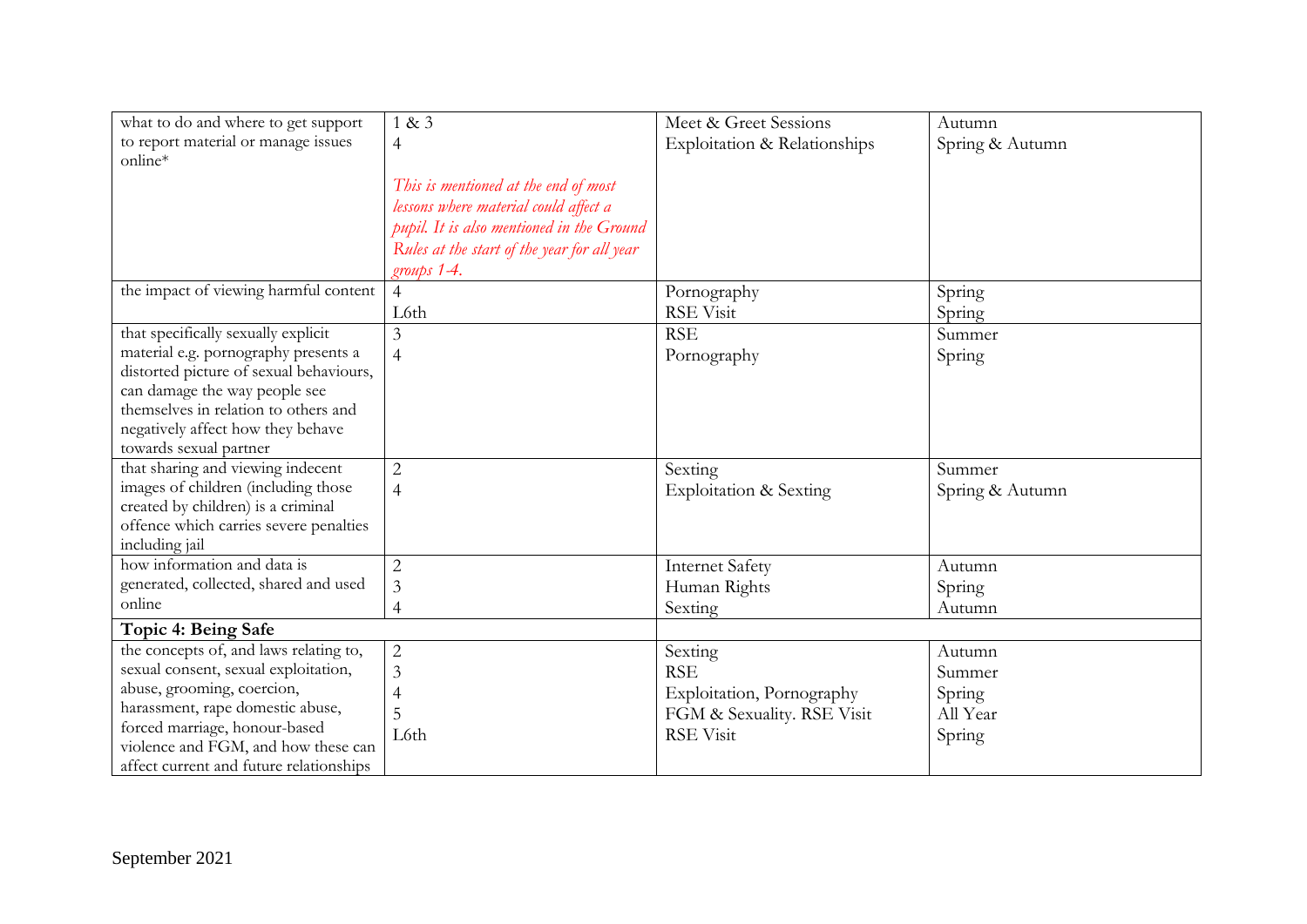| how people can actively communicate                          | $\mathbf{1}$   | RSE-Consent                  | Summer                    |
|--------------------------------------------------------------|----------------|------------------------------|---------------------------|
| and recognise consent from others,                           | 3              | RSE - Consent                | Summer                    |
| including sexual consent, and how and                        | 5              | <b>RSE Visit</b>             | Spring                    |
| when consent can be withdrawn (in all                        | L6th           | RSE Visit & Consent Workshop | Spring                    |
| contexts, including online)                                  |                |                              |                           |
| Topic 5: Intimate and Sexual Relationships, including sexual |                |                              |                           |
| health                                                       |                |                              |                           |
| how to recognise the characteristics                         | 3              | <b>RSE</b>                   | Summer                    |
| and positive aspects of healthy one-to-                      | $\overline{4}$ | Relationships                | Autumn                    |
| one intimate relationships, which                            | 5              | <b>RSE Visit</b>             | Spring                    |
| include mutual respect, consent,                             | L6th           | <b>RSE Visit</b>             | Spring                    |
| loyalty, trust, shared interests and                         |                |                              |                           |
| outlook, sex and friendship                                  |                |                              |                           |
| that all aspects of health can be                            | $\mathfrak{Z}$ | RSE (STIs and Contraception) | Summer                    |
| affected by choices they make in sex                         | $\overline{4}$ | Reproductive Health          | Spring                    |
| and relationships, positively or                             |                |                              |                           |
| negatively, e.g. physical, emotional,                        |                |                              |                           |
| mental, sexual and reproductive health                       |                |                              |                           |
| and wellbeing                                                |                |                              |                           |
| the facts about reproductive health,                         | 3              | <b>RSE</b>                   | Summer                    |
| including fertility, and the potential                       | $\overline{4}$ | Reproductive Health          | Spring                    |
| impact of lifestyle on fertility for men                     |                |                              |                           |
| and women and menopause.                                     |                |                              |                           |
| that there are a range of strategies for                     | 3              | <b>RSE</b>                   | Summer                    |
| identifying and managing sexual                              | $\overline{4}$ | Relationships & Exploitation | Autumn & Spring           |
| pressure, including understanding peer                       |                | Sexuality & RSE Visit        | All Year and Spring Visit |
| pressure, resisting pressure and not                         | L6th           | <b>RSE Visit</b>             | Spring                    |
| pressurising others                                          |                |                              |                           |
| that they have a choice to delay sex or                      |                |                              |                           |
| to enjoy intimacy without sex                                |                |                              |                           |
| the facts about the full range of                            |                |                              |                           |
| contraceptive choices, efficacy and                          |                |                              |                           |
| options available                                            |                |                              |                           |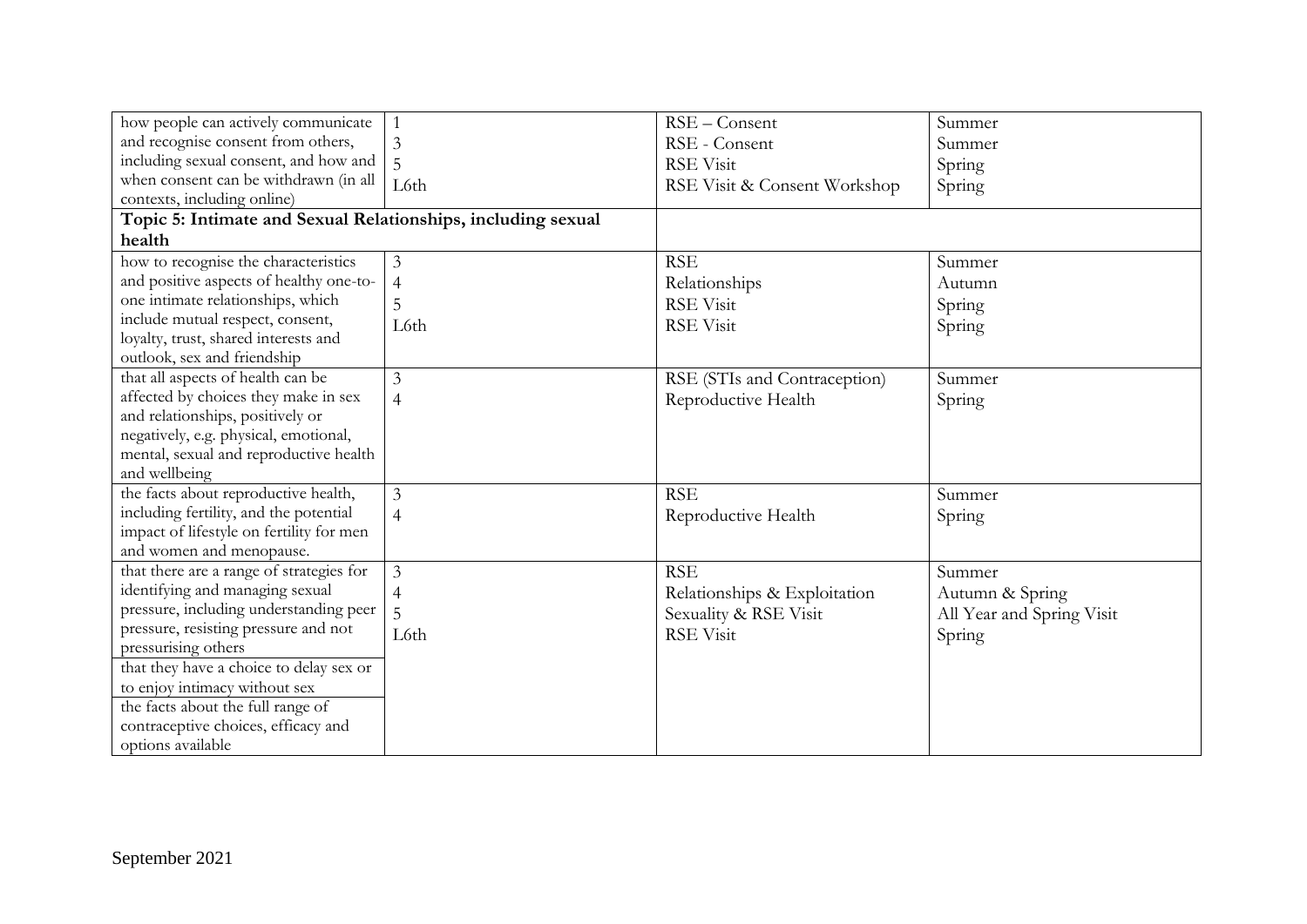| the facts around pregnancy including<br>miscarriage<br>that there are choices in relation to<br>pregnancy (with medically and legally<br>accurate, impartial information on all<br>options, including keeping the baby,<br>adoption, abortion and where to get<br>further help)                                                                                           | 5                                                                                                                            | Relationships and Pregnancy<br>Choices                                                  | Various (on a carousel)                                          |
|---------------------------------------------------------------------------------------------------------------------------------------------------------------------------------------------------------------------------------------------------------------------------------------------------------------------------------------------------------------------------|------------------------------------------------------------------------------------------------------------------------------|-----------------------------------------------------------------------------------------|------------------------------------------------------------------|
| how the different sexually transmitted<br>infections (STIs), including<br>HIV/AIDs, are transmitted, how risk<br>can be reduced through safer sex<br>(including through condom use) and<br>the importance of and facts about<br>testing<br>about the prevalence of some STIs,<br>the impact they can have on those<br>who contract them and key facts<br>about treatment. | 3<br>4<br>L6th                                                                                                               | <b>RSE</b><br>Relationships & Exploitation<br>Sexuality & RSE Visit<br><b>RSE Visit</b> | Summer<br>Autumn & Spring<br>All Year and Spring Visit<br>Spring |
| how the use of alcohol and drugs can<br>lead to risky sexual behaviour                                                                                                                                                                                                                                                                                                    | $\overline{2}$<br>3<br>4<br>$5 &$ L6th                                                                                       | Drugs<br><b>RSE</b><br>Relationships and Drugs<br>RSE Visit                             | Summer<br>Summer<br>Autumn and Summer<br>Spring                  |
| how to get further advice, including<br>how and where to access confidential<br>sexual and reproductive health advice<br>and treatment                                                                                                                                                                                                                                    | During all RSE lessons in 3, 4, 5 and L6th lessons.<br>2 – during Sexting lessons they are reminded where they can get help. |                                                                                         |                                                                  |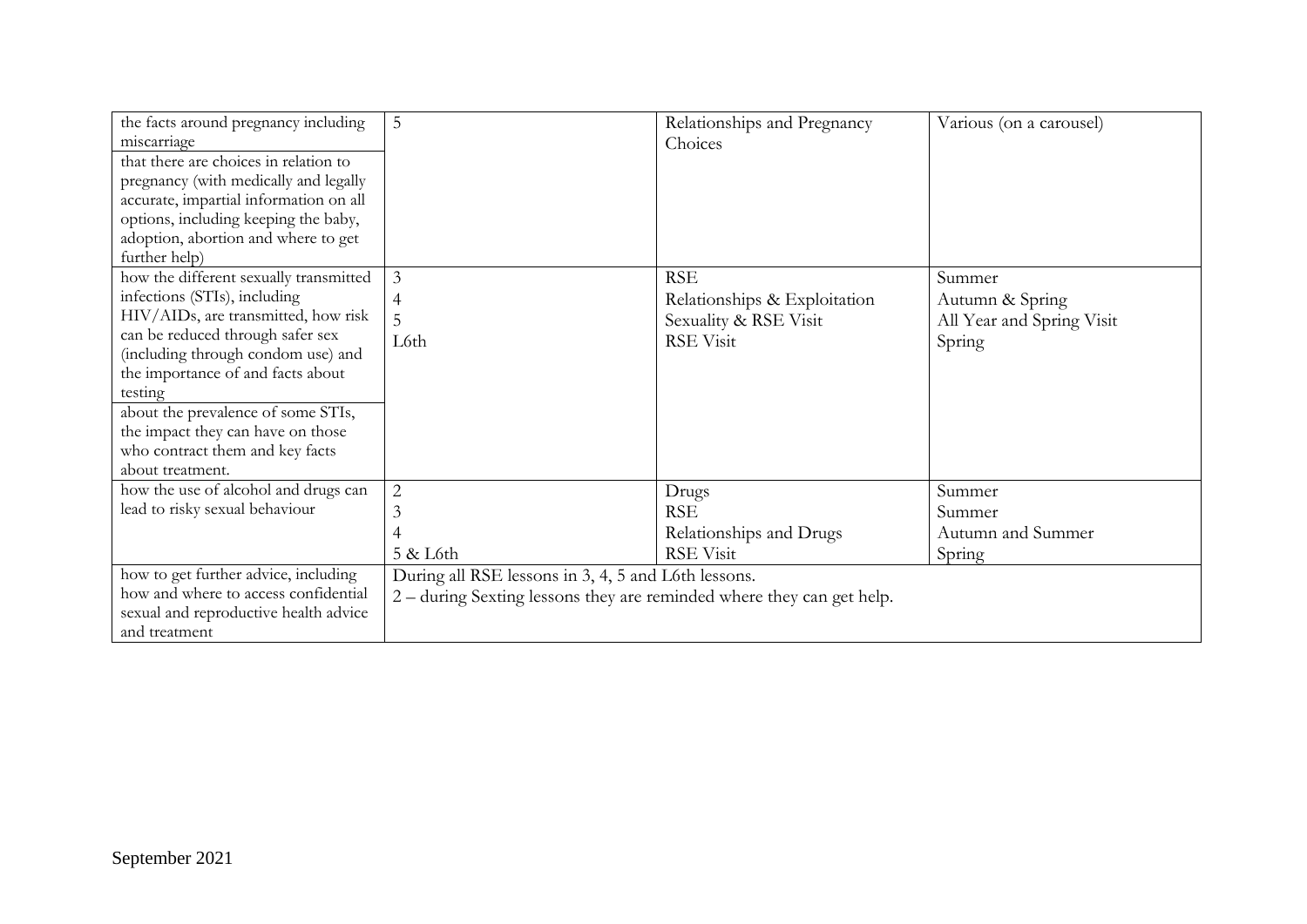## **Covered in Biology:**

IGCSE Triple award 4<sup>th</sup> form:

| $\mathbf{E}$                                               |                                                                                                                                                                                                   |
|------------------------------------------------------------|---------------------------------------------------------------------------------------------------------------------------------------------------------------------------------------------------|
| Section 2: Structures and<br>functions in living organisms | 2.62 understand how the immune system responds to disease using white blood cells, illustrated by<br>phagocytes ingesting pathogens and lymphocytes releasing antibodies specific to the pathogen |
| h.) Transport                                              | 2.63B understand how vaccination results in the manufacture of memory cells, which enable future<br>antibody production to the pathogen to occur sooner, faster and in greater quantity           |
|                                                            | 2.64B understand how platelets are involved in blood clotting, which prevents blood loss and the entry of<br>micro-organisms                                                                      |

AQA GCSE double award 4<sup>th</sup> form:

Students should be able to describe the non-specific defence systems of the human body against pathogens, including the:

- •• skin
- •• nose
- •• trachea and bronchi
- •• stomach.

Students should be able to explain the role of the immune system in the defence against disease.

If a pathogen enters the body the immune system tries to destroy the pathogen.

White blood cells help to defend against pathogens by:

- •• phagocytosis
- •• antibody production
- •• antitoxin production.

Students should be able to explain how vaccination will prevent illness in an individual, and how the spread of pathogens can be reduced by immunising a large proportion of the population.

Vaccination involves introducing small quantities of dead or inactive forms of a pathogen into the body to stimulate the white blood cells to produce antibodies. If the same pathogen re-enters the body the white blood cells respond quickly to produce the correct antibodies, preventing infection.

Students do not need to know details of vaccination schedules and side effects associated with specific vaccines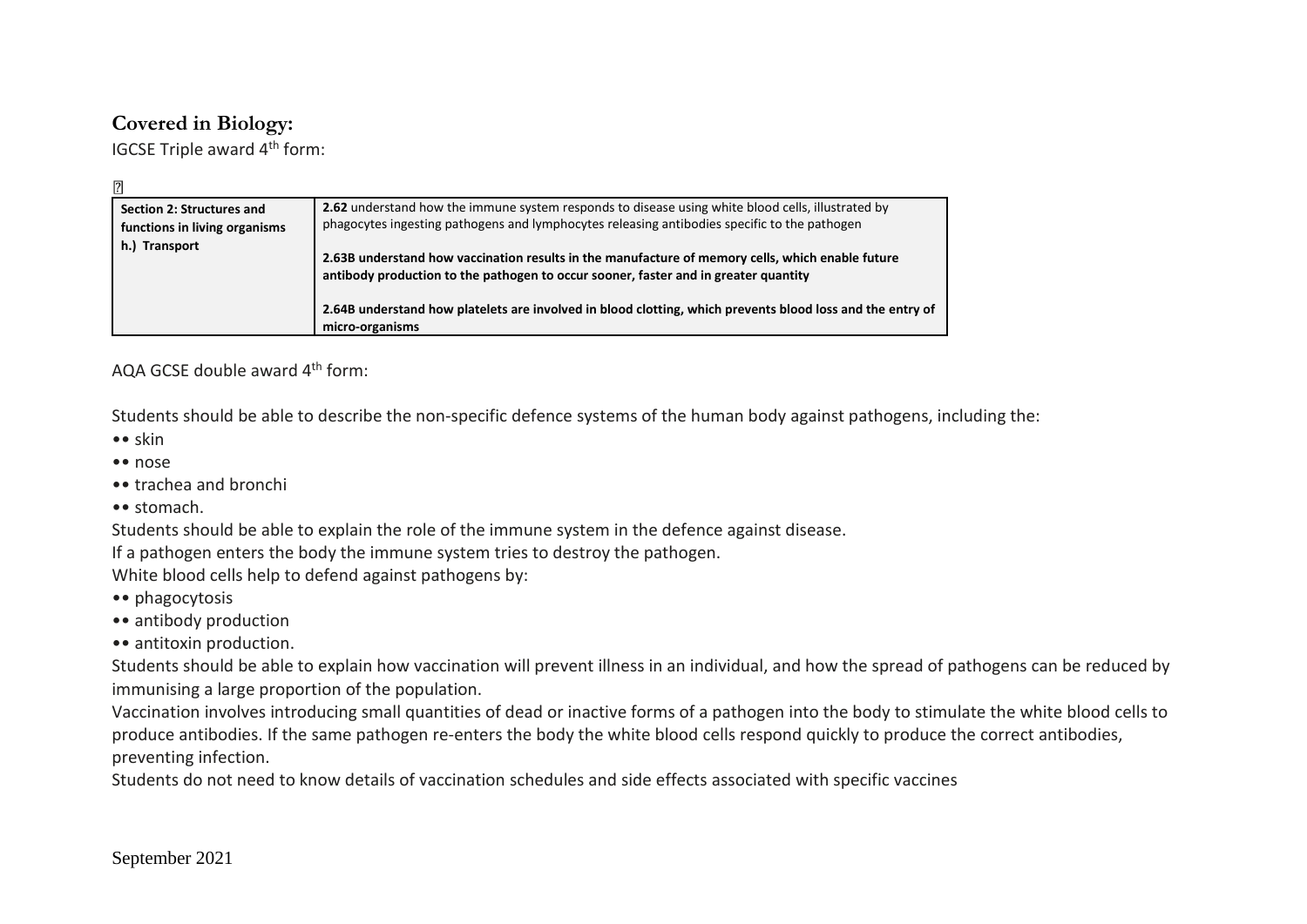#### **APPENDIX B TO 'Relationships and Sex Education' POLICY**

#### **CONTENT AND TIMING OF TEACHING OF RSE SUBJECTS**

#### **FIRST FORM: SCHEME OF WORK**

Lesson 1 begins by revising the existing Group Rules for discussions (applicable to everyone, including teachers) which were drawn up by pupils at the beginning of the year.

Typically, these rules will comprise

- 1. Everyone's contributions will be treated with respect.
- 2. We can laugh with but not at people.
- 3. We will listen carefully and not interrupt or take part in other conversations.
- 4. We will encourage everyone to take part, but no one will be forced to contribute.
- 5. No-one will be expected to divulge information of a personal nature.
- 6. We will not discuss any issues raised in these discussions outside the classroom unless the class has given permission for this to happen.

This is then followed by a series of lessons covering:

- Puberty body changes, hygiene, hormones, sustainability and menstruation
- Girls and boys have separate sessions girls' feminine protection distributed; boys discuss wet dreams etc
- Embarrassing scenarios role plays
- Boyfriends, girlfriends, passive / aggressive responses to arguments
- Friendship healthy and unhealthy, building positive relationships, how to support one another and where to find support

#### **SECOND FORM**

Complementary Curriculum Lesson 1 & 2 ( $2<sup>nd</sup>$  Form): Begin by clarifying group rules that were drawn up at the start of the year and then move on to recapping the dangers of online safety, covered previously in the year when looking at Cyber-bullying. A definition of an indecent image is shared, and pupils view the video on Sexting by Child Net. Pupils use a card sort to identify the law when sending and receiving inappropriate media and texts. Discussions are centered around coercion, bullying, toxic relationships, boundaries, consent and love as well as the impact of negative relationships specifically looking at grooming and inappropriate use of technology and the internet.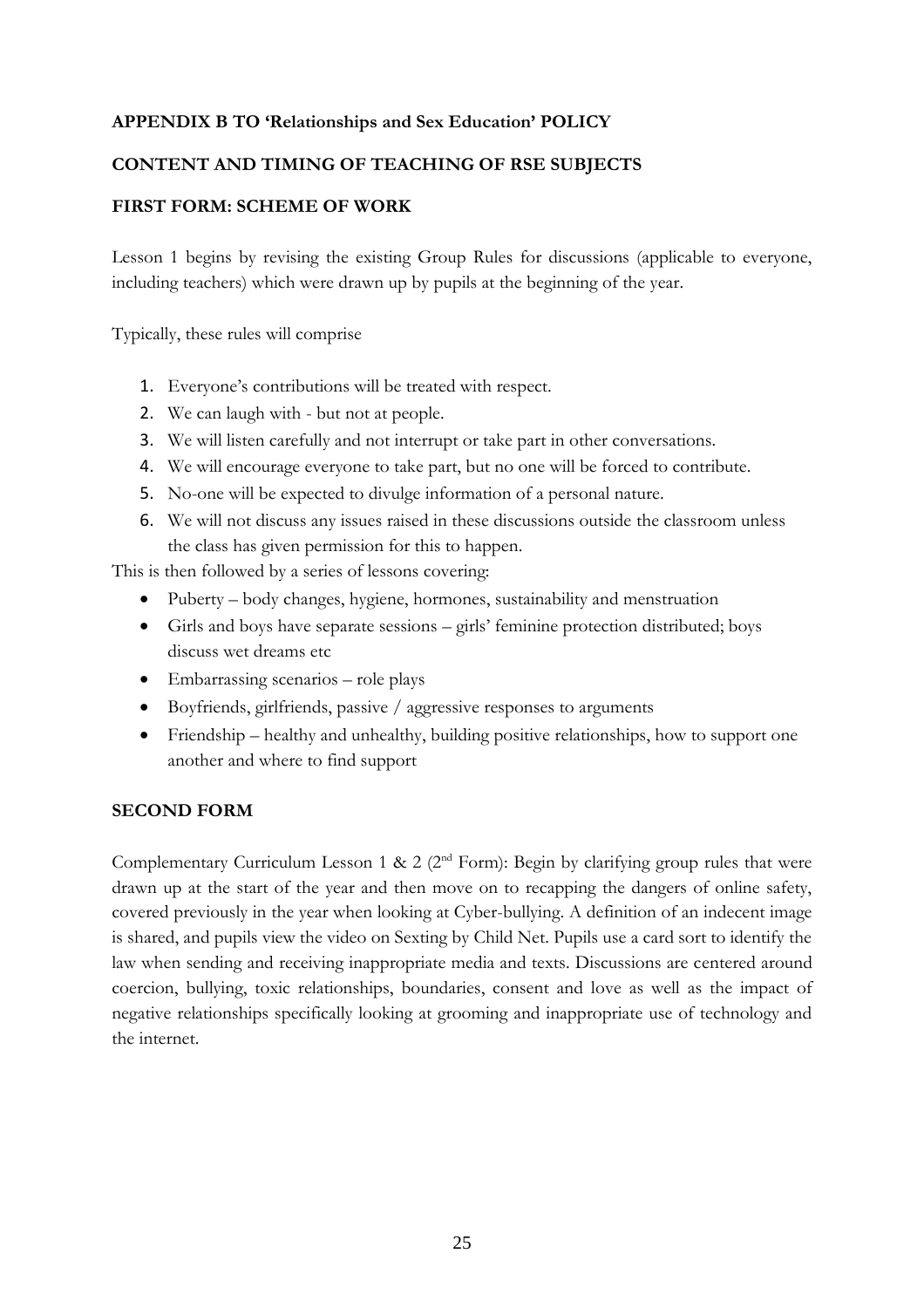## **THIRD FORM**

Complementary Curriculum Lesson 1 (3rd Form): Begin by clarifying Group Rules and question procedure as for 1st Form (5 minutes). Introduce individual topics that will be discussed and explored.

Lesson 2 (mixed groups): Answer pupils' questions, encouraging pupils to help with the answers. Introduce "extra" questions (from questions posed in other classes or in previous years) for pupils to tackle - with assistance if necessary.

Subsequent lessons include the topics of STIs, fertility, pregnancy, *conception*, *pleasure*, demonstration of use of condoms and an explanation of other forms of contraception as well as gender identity and consequences of pregnancy. Pupils spend time considering how to be a good friend in scenarios where they may need to provide support to close friends.

Careful consideration is given to how we provide an all-around stance on relationships that incorporate LGBTQ+ vocabulary and experiences.

Plenty of time is given to relevant scenarios and assertive ways of dealing with these situations.

The following topics are interwoven throughout the Third Form course of Complementary Curriculum:

- Building positive relationships
- Bullying why, how and what to do
- Boundaries
- Friendships and relationships with contemporaries
- Managing emotions and mental health
- Diversity

## **FOURTH FORM**

PSHE Lessons over the course of 3 to 4 weeks in the Spring Term:

'Child Sexual Exploitation' following the CEOP resources. A Police visit where possible is also organised where possible allowing pupils to understand the reality behind situations that they have just looked at in detail as well as an opportunity to ask questions related to the local area with reference to Child Exploitation e.g., Sexting. This covers grooming, trafficking, honour based violence and county lines with specific looks at the detrimental effect that Pornography has on relationships and the world in terms of exploitation, grooming, trafficking and money.

The Fourth Form spend a few weeks looking at healthy and unhealthy relationships and how domestic abuse, bereavement and changing circumstances all can have an effect on our day-to-day lives. We take time to explore the fundamental British values where we incorporate racism, sexism and how to build positive relationships with those around us.